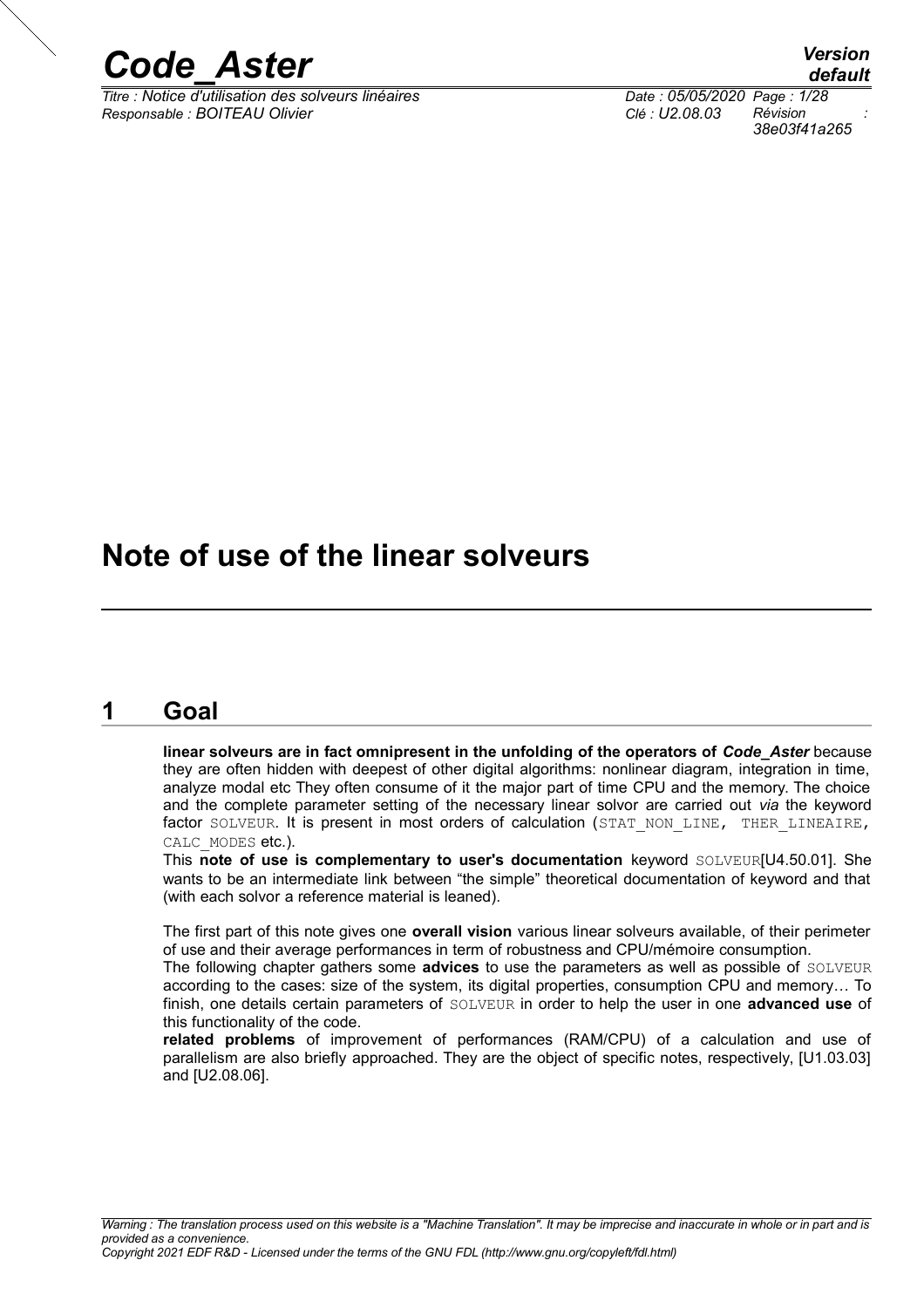*Titre : Notice d'utilisation des solveurs linéaires Date : 05/05/2020 Page : 2/28 Responsable : BOITEAU Olivier Clé : U2.08.03 Révision :*

*38e03f41a265*

## **Contents**

| 7.1 Detection of singularity and keyword NPREC/STOP_SINGULIER/RESI_RELA 16                     |  |
|------------------------------------------------------------------------------------------------|--|
|                                                                                                |  |
|                                                                                                |  |
|                                                                                                |  |
|                                                                                                |  |
|                                                                                                |  |
|                                                                                                |  |
| 7.2.6 Parameters to optimize management memory (MUMPS and/or JEVEUX)23                         |  |
| 7.2.7 Parameters to reduce time calculation via various techniques of acceleration/compression |  |
|                                                                                                |  |

*default*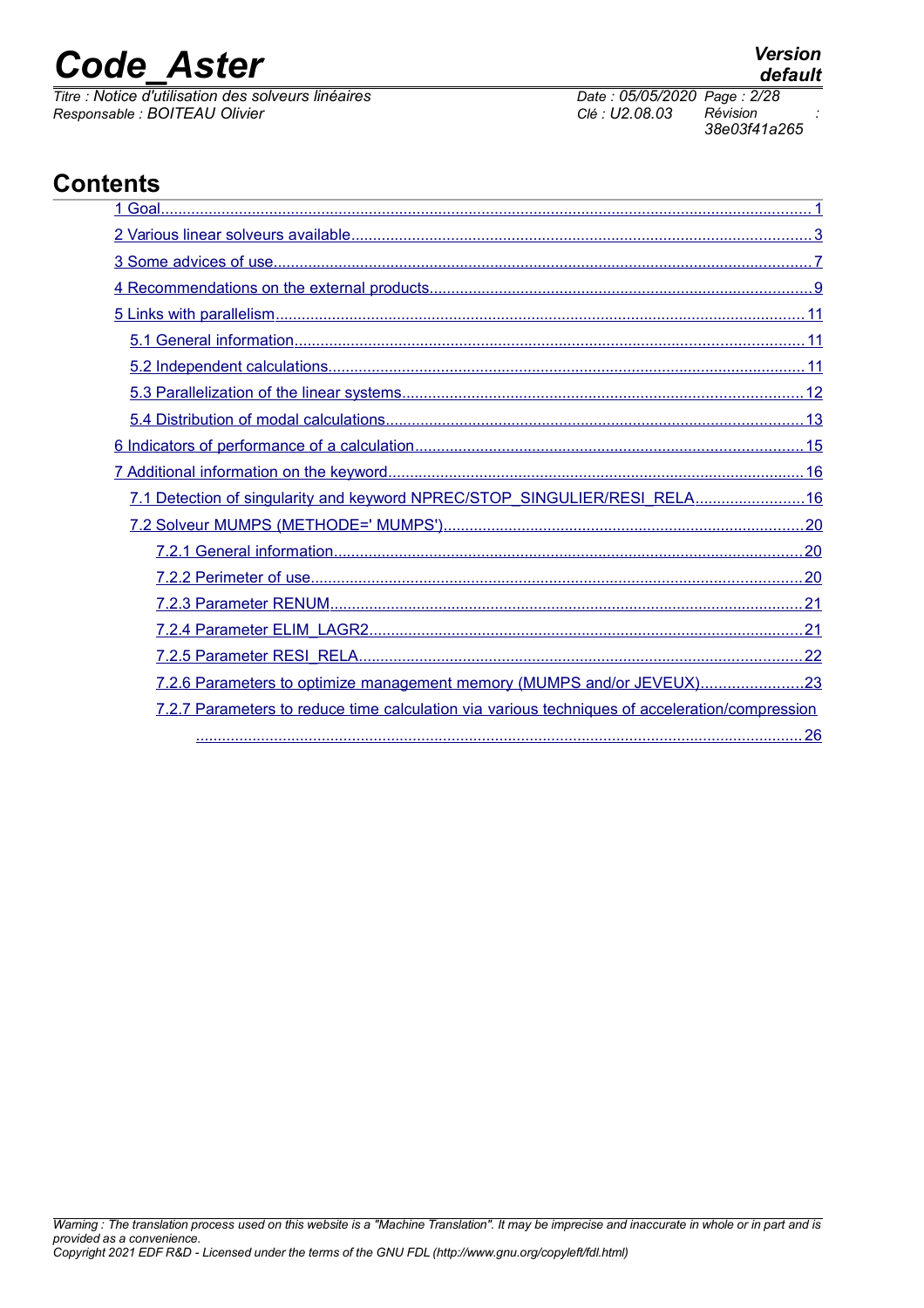*Titre : Notice d'utilisation des solveurs linéaires Date : 05/05/2020 Page : 3/28 Responsable : BOITEAU Olivier Clé : U2.08.03 Révision :*

*38e03f41a265*

## **2 Various linear solveurs available**

<span id="page-2-0"></span>These **linear solveurs are in fact omnipresent in the unfolding of the operators** of *Code\_Aster* because they are often hidden with deepest of other digital algorithms: nonlinear diagram, integration in time, analyze modal etc They often consume of it the major part of time CPU and the memory. The choice and the complete parameter setting of the necessary linear solvor are carried out *via* the keyword factor SOLVEUR. It is present in most orders of calculation (STAT\_NON\_LINE, THER LINEAIRE, CALC MODES...).

This keyword makes it possible to choose between the two classes of solveurs: the direct ones and the iterative ones. Concerning **direct**, one has the classical algorithm of "Gauss" (SOLVEUR/METHODE=' LDLT'), of a factorization multifrontale ('MULT\_FRONT') and of external ('MUMPS'). For **iterative**, it is possible to call on a combined gradient ( $\text{CCEC'}$ ) or with certain tools of the public bookstore PETSc ('PETSC').

Only MULT\_FRONT, MUMPS, PETSC are **paralleled**. The first in OpenMP, two others in MPI and OpenMP (hybrid parallelism). But all the solveurs are compatible with a parallel treatment (*via* MPI) of elementary calculations and the assemblies. And this, that these treatments are initiated right before the use of the linear solvor itself, or, in another operator (for example the pre one/postprocessings).

Let us detail a little the operation of each one of them: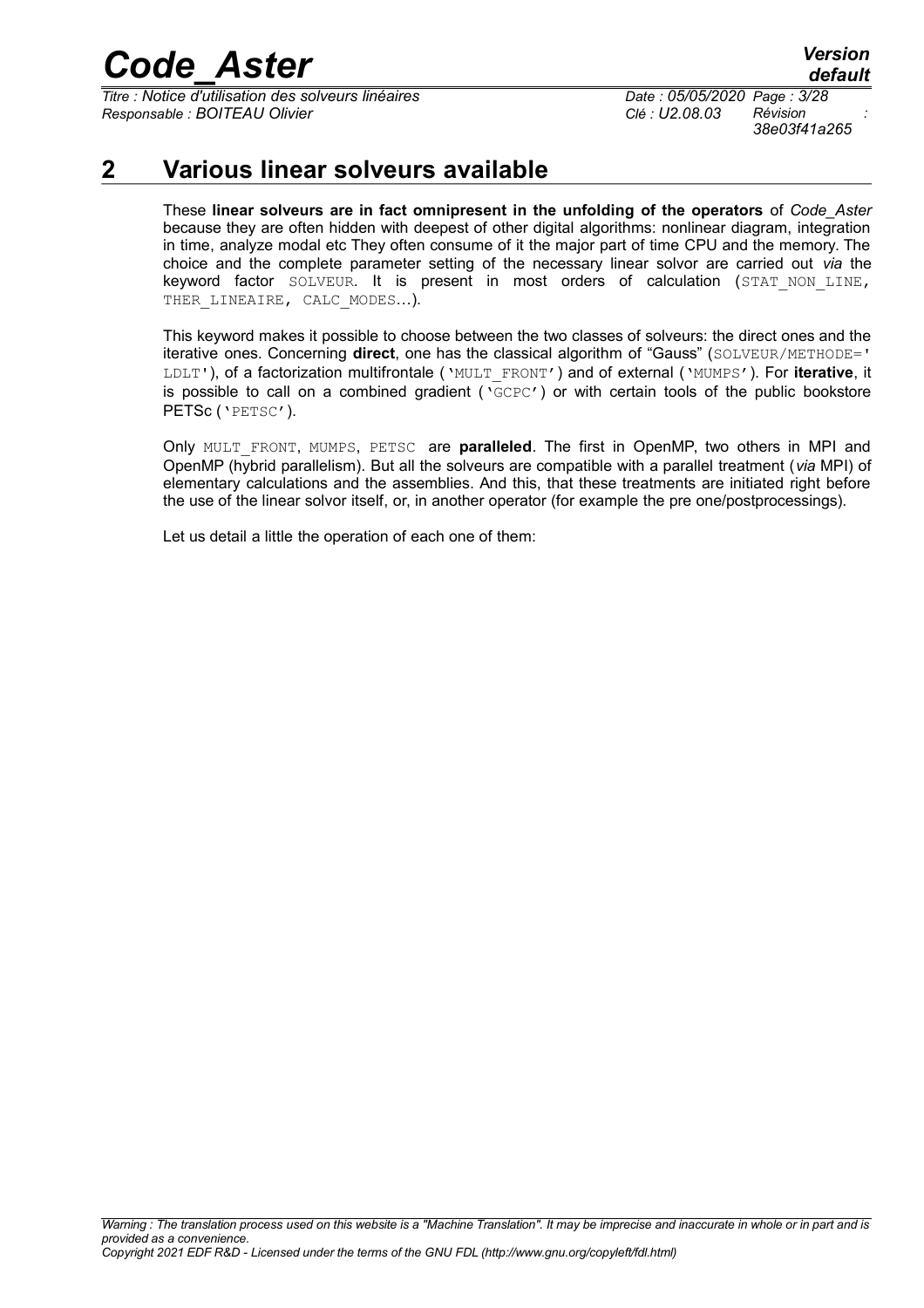*Titre : Notice d'utilisation des solveurs linéaires Date : 05/05/2020 Page : 4/28 Responsable : BOITEAU Olivier Clé : U2.08.03 Révision :*

*38e03f41a265*

| <b>Direct Solveurs</b> |                                                                                                                                                                                                                                                                                                                                                                                                                                                                                                                                                                              |
|------------------------|------------------------------------------------------------------------------------------------------------------------------------------------------------------------------------------------------------------------------------------------------------------------------------------------------------------------------------------------------------------------------------------------------------------------------------------------------------------------------------------------------------------------------------------------------------------------------|
| / 'MUMPS'              | Direct Solvor of multifrontale type with swivelling. This solvor is<br>obtained by calling it external product MUMPS developed by<br>CERFACS/IRIT/INRIA/CNRS (cf Copyright §4). Matric storage except<br>solvor is MORSE. As starter of the solvor, one makes conversion with the<br>internal format of MUMPS: $i$ , $j$ , $K_{ij}$ , centralized or distributed.                                                                                                                                                                                                            |
|                        | For Code Aster, its principal interest lies in its capacity to swivel<br>lines and/or columns of the matrix during factorization in the event of<br>small pivot. This possibility is useful (even essential) for the models<br>leading to positive nondefinite matrices (except boundary conditions); For<br>example, "mixed" elements having degrees of freedom of the type<br>"Lagrange" (incompressible elements).                                                                                                                                                        |
|                        | This method is paralleled in distributed memory (MPI) and in shared<br>memory (OpenMP). It can be carried out on several processors (via small<br>interface<br>the<br>Astk<br>Options/Optionsdelancement/ncpus&mpi nbcpu&mpi nbnoeud)                                                                                                                                                                                                                                                                                                                                        |
|                        | In parallel MPI (mpi nbcpu&mpi nbnoeud), MUMPS distributes its<br>data naturally (matrix, factorized) between the hearts of the various<br>allocated nodes of calculation. What accelerates calculations largely and<br>makes it possible to reduce the occupation memory necessary, by<br>process MPI, to launch calculation. This RAM consumption can be<br>reduced even more via parameters GESTION MEMOIRE or RENUM<br>MUMPS.<br>In term of memory, the bottleneck can then be on the level of space<br>JEVEUX. To reduce this last, one can distribute the matrix Aster |

(MATR\_ASSE) *via* the option MATR\_DISTRIBUEE.

MUMPS also rests on one **second level of overlapping parallelism** within parallelism MPI (**hybrid parallelism**) and based on OpenMP. This second level of parallelism is mainly activated in calls to the subjacent mathematical bookstores (BLAS, LAPACK). Contrary to the MPI, it is a parallelism with shared memory and thus limited to the only hearts of nodes of calculation (ncpus).

To accelerate the large studies (NR at least  $> 2.10^6$  ddls) one can moreover activate options of acceleration/compression of MUMPS (starting from the v5.1.0) *via* keywords ACCELERATION/LOW\_RANK\_SEUIL.

**/'MULT\_FRONT' Direct Solvor of multifrontale type developed in-house EDF R & D**. Matric storage is MORSE (or 'CSC' for 'Compressed Sparse Column') and thus proscribed any swivelling. This method is paralleled in shared memory (OpenMP) and can be carried out on several processors (*via* small the Astk interface Options/Options of launching/ncpus). The initial matrix is stored in only one object JEVEUX and its factorized is distributed on several, therefore it can be discharged partially and automatically on disc.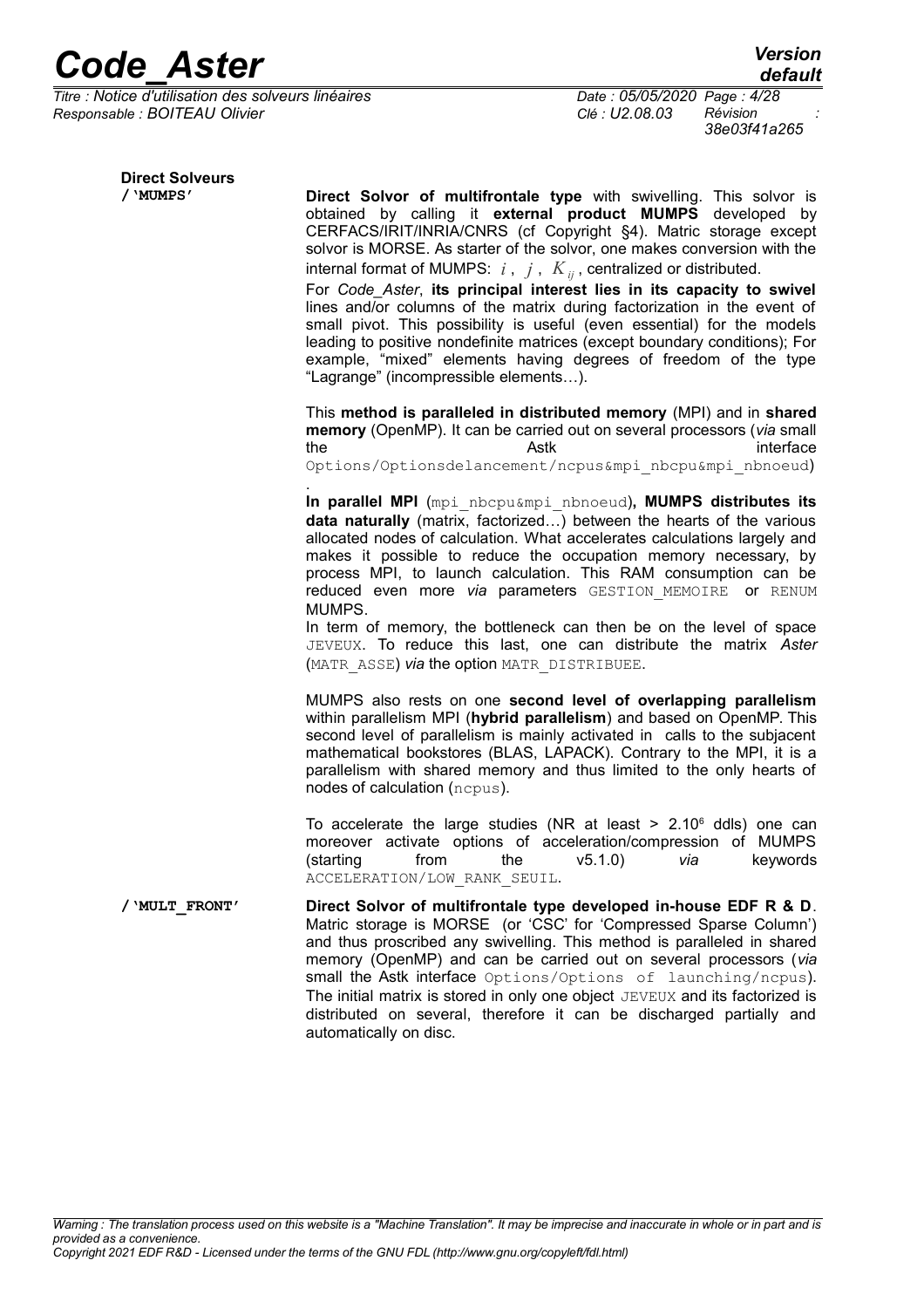*Titre : Notice d'utilisation des solveurs linéaires Date : 05/05/2020 Page : 5/28 Responsable : BOITEAU Olivier Clé : U2.08.03 Révision :*

| $/$ 'LDLT'                | Direct Solvor with factorization of Crout by blocks (without swivelling)<br>developed in-house EDF R & D. Matric storage except solvor is<br>MORSE. As starter of the solvor, one makes conversion with the internal<br>format of LDLT: 'line of sky' ('SKYLINE'). There is a pagination of the<br>completely skeletal memory (the matrix broken up into blocks is managed<br>in memory and is independently discharged on disc progressively) which<br>makes it possible to pass from large case but which is paid by accesses<br>expensive discs.<br>Moreover, this solvor allows to factorize only partially the matrix. This<br>possibility is "historical". It makes it possible to factorize the matrix in<br>several "times" (several work) to even modify with the flight the last lines<br>of this factorized. Today, one does not imagine well the interest of this<br>functionality except for certain methods (known as discrete) of contact-<br>friction where one has, intentionally, placed in the last lines of the matrix<br>the terms concerning the nodes likely to be in contact. Thus, as iterations<br>of pairing, the relations between these nodes changing, one erases then<br>recomputes that these last contributions of factorized. It is a typical<br>example where the astute use of an algorithm enough frustrates little to |
|---------------------------|-------------------------------------------------------------------------------------------------------------------------------------------------------------------------------------------------------------------------------------------------------------------------------------------------------------------------------------------------------------------------------------------------------------------------------------------------------------------------------------------------------------------------------------------------------------------------------------------------------------------------------------------------------------------------------------------------------------------------------------------------------------------------------------------------------------------------------------------------------------------------------------------------------------------------------------------------------------------------------------------------------------------------------------------------------------------------------------------------------------------------------------------------------------------------------------------------------------------------------------------------------------------------------------------------------------------------------------------------------------|
| <b>Iterative Solveurs</b> | bring major profits (in time).                                                                                                                                                                                                                                                                                                                                                                                                                                                                                                                                                                                                                                                                                                                                                                                                                                                                                                                                                                                                                                                                                                                                                                                                                                                                                                                              |
| / 'GCPC'                  | Iterative Solvor of standard gradient combined with pre-packaging<br>$ILU(k)$ or based on one factorized single precision (via MUMPS).<br>The storage of the matrix is then MORSE. With incomplete Cholesky, the<br>factorized initial matrix and its incomplete are stored, each one, in only<br>one object JEVEUX.<br>With factorized the single precision, the preconditionnor is much more<br>expensive (in CPU/RAM), but it is carried out in single precision and its<br>calculation can be pooled during several resolutions (problem of the type<br>multiples second members, e.g. STAT NON LINE).                                                                                                                                                                                                                                                                                                                                                                                                                                                                                                                                                                                                                                                                                                                                                  |
| / 'PETSC'                 | Iterative Solveurs resulting from the external bookstore PETSc<br>(Argonne Laboratory). Matric storage except solvor is MORSE. As starter<br>of the solvor, one makes conversion with the internal format of PETSc:<br>'CSR' for 'Compressed Sparse Row'. PETSc allocates contiguous blocks<br>of lines step processor. This method is paralleled in distributed<br>memory (MPI) and can be carried out on several processors (via small<br>the Astk interface Options Options of launching /mpi nbcpu<br>&mpi nbnoeud).                                                                                                                                                                                                                                                                                                                                                                                                                                                                                                                                                                                                                                                                                                                                                                                                                                    |
|                           | When PETSc uses a preconditionnor based on MUMPS (PRECOND='<br>LDLT SP'), it also profits from the potentially hybrid parallelism of the<br>direct solvor. But best accelerations of PETSc occur rather by privileging<br>the first level of parallelism, MPI.                                                                                                                                                                                                                                                                                                                                                                                                                                                                                                                                                                                                                                                                                                                                                                                                                                                                                                                                                                                                                                                                                              |
|                           | <b>Caution:</b> solveurs PETSC and MUMPS being incompatible into sequential,<br>one generally privileges MUMPS. To use PETSC, it is thus necessary often<br>to launch a parallel version of Code Aster (since it is necessary to<br>requesting one processor).                                                                                                                                                                                                                                                                                                                                                                                                                                                                                                                                                                                                                                                                                                                                                                                                                                                                                                                                                                                                                                                                                              |

|               | Solveur perimeter       | <b>Robustness</b> | <b>CPU</b> | <b>Memory</b>    | <b>Details</b> |
|---------------|-------------------------|-------------------|------------|------------------|----------------|
| <b>Direct</b> |                         |                   |            |                  |                |
| MULT FRONT    | Universal Solvor.       | $+ + +$           | $Séq:++$   |                  |                |
|               | To disadvise for        |                   | $  :++$    | OOC <sup>1</sup> | On 4/8 hearts. |
|               | modelings requiring     |                   | (speed-    |                  |                |
|               | swivelling (mixed EF of |                   | up~2)      |                  |                |

*Warning : The translation process used on this website is a "Machine Translation". It may be imprecise and inaccurate in whole or in part and is provided as a convenience.*

*Copyright 2021 EDF R&D - Licensed under the terms of the GNU FDL (http://www.gnu.org/copyleft/fdl.html)*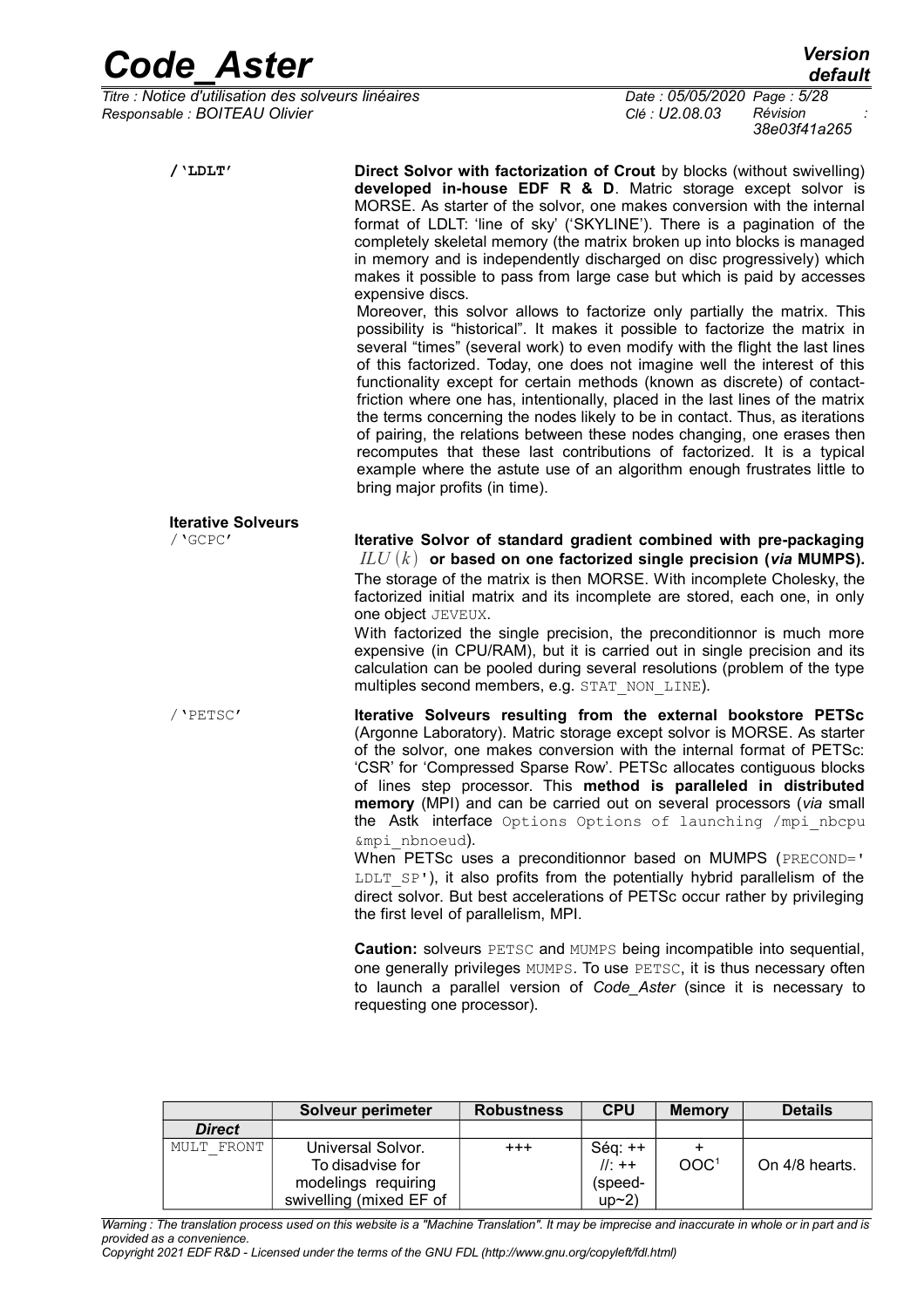*Titre : Notice d'utilisation des solveurs linéaires Date : 05/05/2020 Page : 6/28 Responsable : BOITEAU Olivier Clé : U2.08.03 Révision :*

|                         | default  |
|-------------------------|----------|
| : 05/05/2020 Page: 6/28 |          |
| U <sub>2</sub> .08.03   | Révision |
|                         |          |

| Révision     |  |
|--------------|--|
| 38e03f41a265 |  |

|                  | <b>Solveur perimeter</b>                                                                                                                                                                                              | <b>Robustness</b>                    | <b>CPU</b>                                    | <b>Memory</b>                                       | <b>Details</b>                                                                                                                                                                  |
|------------------|-----------------------------------------------------------------------------------------------------------------------------------------------------------------------------------------------------------------------|--------------------------------------|-----------------------------------------------|-----------------------------------------------------|---------------------------------------------------------------------------------------------------------------------------------------------------------------------------------|
|                  | X-FEM,<br>incompressible).                                                                                                                                                                                            |                                      |                                               |                                                     |                                                                                                                                                                                 |
| <b>MUMPS</b>     | Universal Solvor, solvor<br>of reference                                                                                                                                                                              | $+++$                                | $Séq:++$<br>$  :+++$<br>$(sp - 30)$           | $-$<br>IC<br>$+$<br>OOC                             | To 512 hearts                                                                                                                                                                   |
| LDLT             | Solvor universal (but<br>very slow on<br>large case).<br>To disadvise for<br>modelings requiring<br>swivelling (mixed EF of<br>X-FEM,<br>incompressible).<br>Possible partial<br>factorization (discrete<br>contact). | $^{+++}$                             | Séq: +                                        | $+$<br>OOC                                          | Rather<br>small cases or<br>cases of mean<br>size which can<br>draw part of<br>partial<br>factorization.                                                                        |
| <b>Iterative</b> |                                                                                                                                                                                                                       |                                      |                                               |                                                     |                                                                                                                                                                                 |
| GCPC             | Real symmetrical<br>problems except those<br>requiring obligatorily a<br>detection of singularity<br>(modal calculation,<br>buckling).                                                                                | (LDLT INC)<br>$\ddot{}$<br>(LDLT SP) | Séq: ++<br>$\ddot{}$                          | $+++$<br>(LDLT IN<br>$\circ$ )<br>$++$<br>(LDLT SP) | With LDLT INC<br>not too much not<br>to increase it<br>level of<br>pre-packaging.<br>Sometimes very<br>effective<br>(thermics)<br>especially into<br>nonlinear with<br>LDLT SP. |
| PETSC            | Idem GCPC but<br>compatible with the<br>nonsymmetrical one.                                                                                                                                                           | (LDLT INC)<br>$\ddot{}$<br>(LDLT SP) | $Séq:++$<br>$\ddot{}$<br>$  :+++$<br>$(sp-4)$ | $++$<br>IC                                          | Rather robust<br>algorithms:<br>GMRES.<br>Often very<br>effective into<br>nonlinear with<br>LDLT SP.                                                                            |

*Figure 2. - 1: Synoptic of the linear solveurs available in Code\_Aster.*

#### *Note:*

• *To be completely exhaustive, one can specify that some (rare) digital operations are operated with a parameter setting "fixed" solvor. This one is thus inaccessible to the users (without overload software). Among those, one finds certain resolutions of the discrete methods of contact-friction (reserved for LDLT ), the search for rigid modes into modal, calculations of modes of interfaces (reserved for MUMPS or with LDLT )… Each time functional reasons or of performance explain this not very transparent choice.*

<sup>1</sup> OOC for 'Out-Of-Core'. I.e. one will release from the RAM memory by discharging on disc part of the objects. That makes it possible to compensate for the swap system and to deal with problems much larger. According to the algorithmic one, these accesses additional discs can be penalizing. The opposite way of managing is "it In-Core" (IC). All the data-processing objects remain in RAM. That limits the size of the accessible problems (with the swap system near) but privileges speed.

*Warning : The translation process used on this website is a "Machine Translation". It may be imprecise and inaccurate in whole or in part and is provided as a convenience.*

*Copyright 2021 EDF R&D - Licensed under the terms of the GNU FDL (http://www.gnu.org/copyleft/fdl.html)*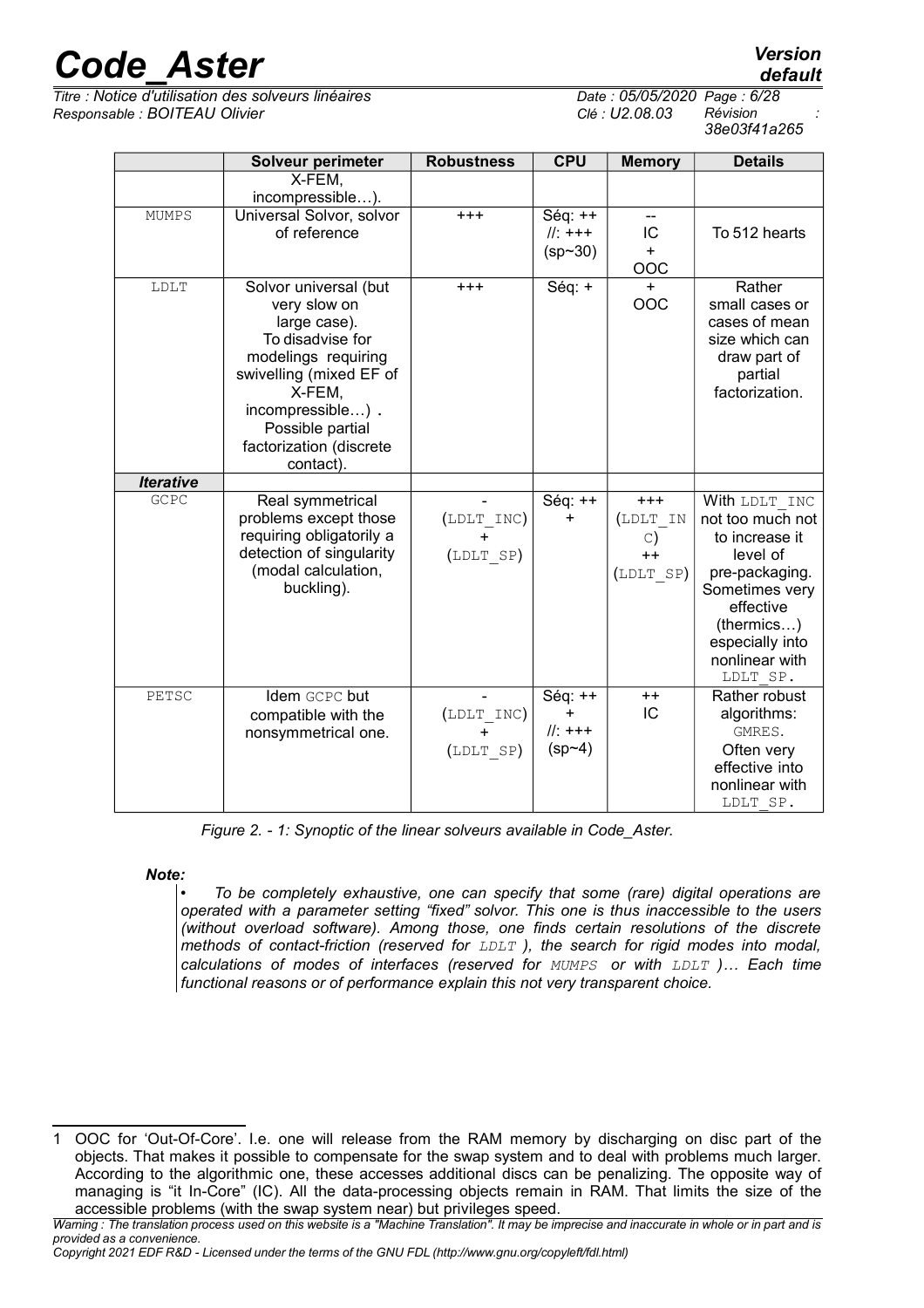*Titre : Notice d'utilisation des solveurs linéaires Date : 05/05/2020 Page : 7/28 Responsable : BOITEAU Olivier Clé : U2.08.03 Révision :*

*38e03f41a265*

## **3 Some advices of use**

<span id="page-6-0"></span>**If one wishes[2](#page-6-1) to change linear solvor or to adapt his parameter setting, several questions must be approached:** Which is the type of problem which one wishes to solve? What are they the digital properties of the linear systems met? etc.

One lists below and, in a nonexhaustive way, several questions which it is interesting to be posed when one seeks to optimize the aspects linear solveurs. Of course, certain questions (and answers) are cumulative and can thus apply simultaneously.

#### **In short:**

**The method by default remains the internal multifrontale MULT FRONT. But for fully profiting** from profits CPU and RAM which gets it **parallelism**, or to solve one **problem numerically often difficult** (X-FEM, incompressibility, THM), one recommends the use of the external product **MUMPS**. The more the problem is of big size, the more one advises to use parallelism MPI and the technique of acceleration/compression (ACCELERATION/LOW\_RANK\_SEUIL).

If, despite everything, on a given data-processing platform, the problem does not pass in memory, resorts it to the iterative solveurs of PETSC can be a solution (if their functional perimeters allows it). Let us note that by default they use in "writing pad" MUMPS as a preconditionnor (option PRE  $\text{COMP}$  -LDLT\_SP').

To go further in **savings of it space memory** , one can also degrade the pre-packaging (calculation will be probably longer) by choosing one of the other préconditionneurs of  $PETSC$  ( $LDLT\_INC'...$ ).

In **non-linear, to gain in time** , one can also exploit several parameters of relieving ( SYME in nonsymmetrical) or interactions "nonlinear solvor/linear solvor" (REAC\_PRECOND, NEWTON\_KRYLOV.). For nonlinear problems **conditioned well** (thermics…), the recourse to one MUMPS "released" ( MIXER\_PRECISION/FILTRAGE\_MATRICE) can bring very significant profits report. In the same way, into linear as into nonlinear, with PETSC without preconditionnor (PRE COND=' SANS').

**For more details and advices** on the employment of the linear solveurs one will be able to consult the note of use [U4.50.01] and the associated reference materials [R6…]. The related problems of improvement of performances (RAM/CPU) of a calculation and, use of parallelism, are also the object of detailed notes: [U1.03.03] and [U2.08.06].

#### **Which is the type of problem to be solved?**

- **Resolution of many systems with the same matrix** (problem of the multiples type second members<sup>[3](#page-6-2)</sup>) ⇒ solveurs MULT\_FRONT or MUMPS (if possible while disabling RESI\_RELA and with GESTION MEMOIRE=' IN CORE').
- **Standard parametric calculation into linear** ⇒ a first test with MUMPS by leaving the parameters by default, then all others runs while disconnecting RESI RELA or with POSTTRAITEMENTS=' MINI'.
- **Parametric calculation into nonlinear with a well conditioned matrix ⇒ a first test with** MUMPS while exploiting the parameters of relieving (FILTRAGE\_MATRICE/MIXER\_PRECISION or SYME if one is in nonsymmetrical). Then, if a point of optimized operation (consumption CPU/RAM) were elucidated, to use it for all the others runs.

One can also test MUMPS but, this time, as preconditionnor single precision of PETSC/GCPC (LDLT  $SP$ ). The interest is then to reactualize it only periodically (REAC PRECOND).

#### **Which are its digital properties?**

<span id="page-6-1"></span><sup>2</sup> Or if, quite simply, it is necessary to exploit this parameter because calculation does not pass on the selected software platform, or with consumption in times and memory incompatible with the constraints of the study.

<span id="page-6-2"></span><sup>3</sup> It is the case, for example, in thermomechanical chaining when the characteristic materials do not depend on the temperature or, into nonlinear, when the tangent matrix is seldom reactualized.

*Warning : The translation process used on this website is a "Machine Translation". It may be imprecise and inaccurate in whole or in part and is provided as a convenience.*

*Copyright 2021 EDF R&D - Licensed under the terms of the GNU FDL (http://www.gnu.org/copyleft/fdl.html)*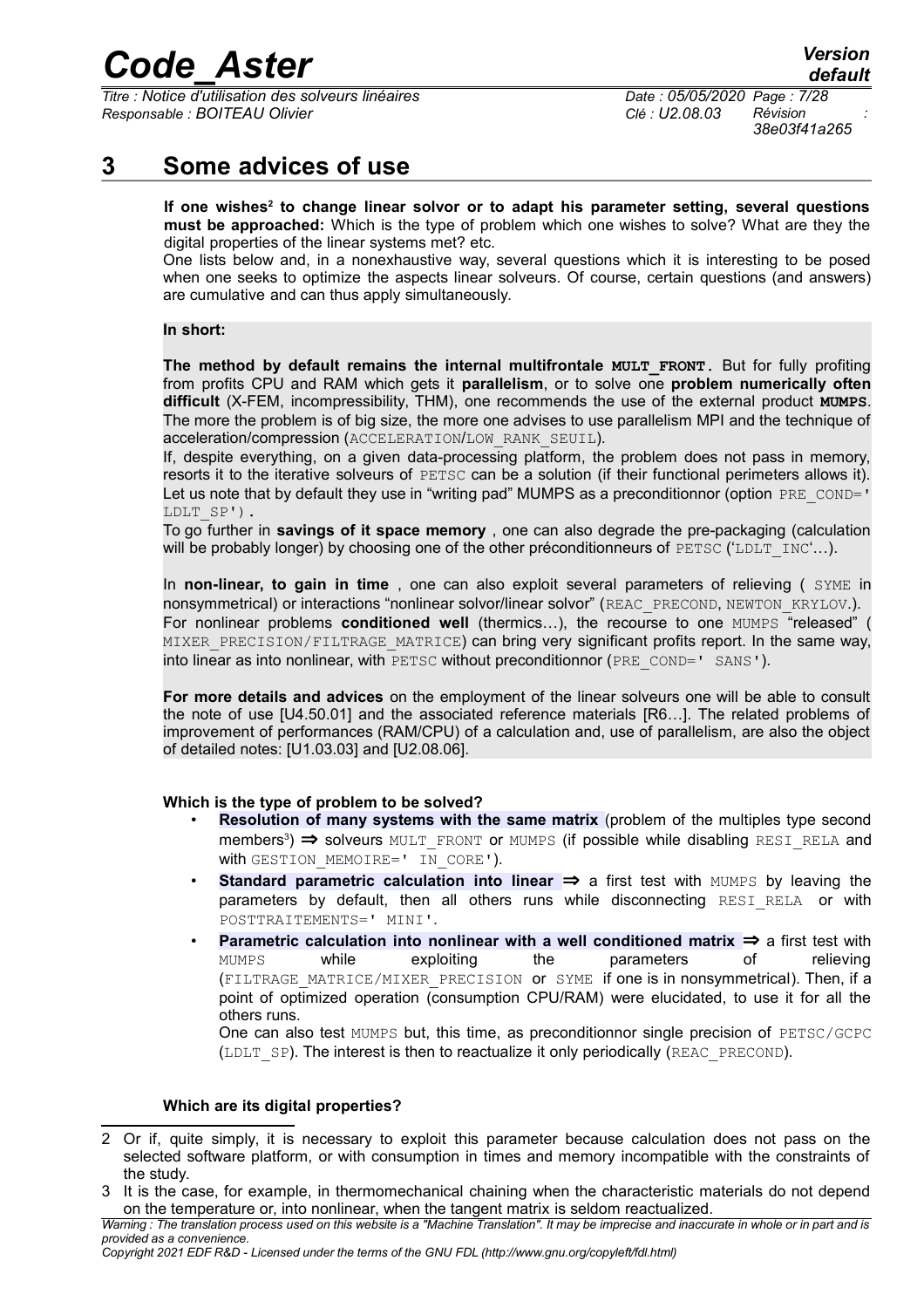*Titre : Notice d'utilisation des solveurs linéaires Date : 05/05/2020 Page : 8/28 Responsable : BOITEAU Olivier Clé : U2.08.03 Révision :*

- Linear system conditioned good<sup>[4](#page-7-0)</sup>(<10<sup>4</sup>)  $\Rightarrow$  solveurs MUMPS+MIXER PRECISION or GCPC/PETSC.
- **Difficult linear system** (bad conditioning, mixed finite elements, prevalences of Lagranges…) ⇒ solvor MUMPS.

#### **Does one need a very precise solution?**

- One can be satisfied with one very approximated solution<sup>[5](#page-7-1)</sup> ⇒ solveurs GCPC or PETSC with one RESI\_RELA=10<sup>-3</sup> or MUMPS with LOW\_RANK\_SEUIL<10<sup>-9</sup> and POSTTRAITEMENTS=' SANS'.
- One is wanted **precise solution** or, at least, a diagnosis on its quality and the digital difficulties of the system to be solved  $\Rightarrow$  solvor MUMPS while activating NPREC and RESI RELA (in INFO=2).

#### **How to optimize consumption time/RAM memory of the linear solvor?**

- **Time**  $\Rightarrow$  solvor MUMPS by disabling the OOC (GESTION MEMORE=' IN CORE') even RESI RELA. Parallel calculation hybrid MPI/OpenMP (cf Doc. U2 on parallelism). On the problems of big size use of compressions low\_rank and accelerations *via* keywords ACCELERATION/LOW\_RANK\_SEUIL.
- **Memory** ⇒ solvor MUMPS while activating GESTION MEMOIRE='OUT OF CORE'/MATR DISTRIBUE and in distributed parallel mode. Or iterative solvor of Krylov type: GCPC/PETSC+LDLT\_SP. Into nonlinear, if the matrix is well conditioned and/or nonsymmetrical, one can also exploit the parameters of relieving of MUMPS (FILTRAGE MATRICE, MIXER PRECISION and SYME) or to use an iterative solvor by reducing the cost of the pre-packaging. One will find more details in the discussion of [§7.2.6.](#page-22-0)
- **Memory ⇒** solvor PETSC while activating MATR DISTRIBUE and in distributed parallel mode.

### **This is a problem border of very big size (> 5.10<sup>6</sup> degrees of freedom) ?**

- **Robust Solvor** ⇒ solvor MUMPS with optimizations preceding memories and compressions low-rank (ACCELERATION/LOW\_RANK\_SEUIL).
- **Solveurs of the "last chance"** ⇒ iterative solveurs (with a low level of pre-packaging).

### **How to optimize the total performances of my calculation?**

• Note of use [U1.03.03].

### **How to carry out, gauge and optimize a parallel calculation?**

• Note of use [U2.08.06].

<span id="page-7-0"></span><sup>4</sup> Either the typology of calculation informs about this information (it is known for example that it is often the case of thermics), or it in addition is obtained (for example, by making a preliminary test with MUMPS and by activating the keyword RESI\_RELA+INFO=2).

<span id="page-7-1"></span><sup>5</sup> Nonlinear calculations convex, prospective calculation or calculation whose quality of the mechanical solutions of interest is controlled in addition.

*Warning : The translation process used on this website is a "Machine Translation". It may be imprecise and inaccurate in whole or in part and is provided as a convenience.*

*Copyright 2021 EDF R&D - Licensed under the terms of the GNU FDL (http://www.gnu.org/copyleft/fdl.html)*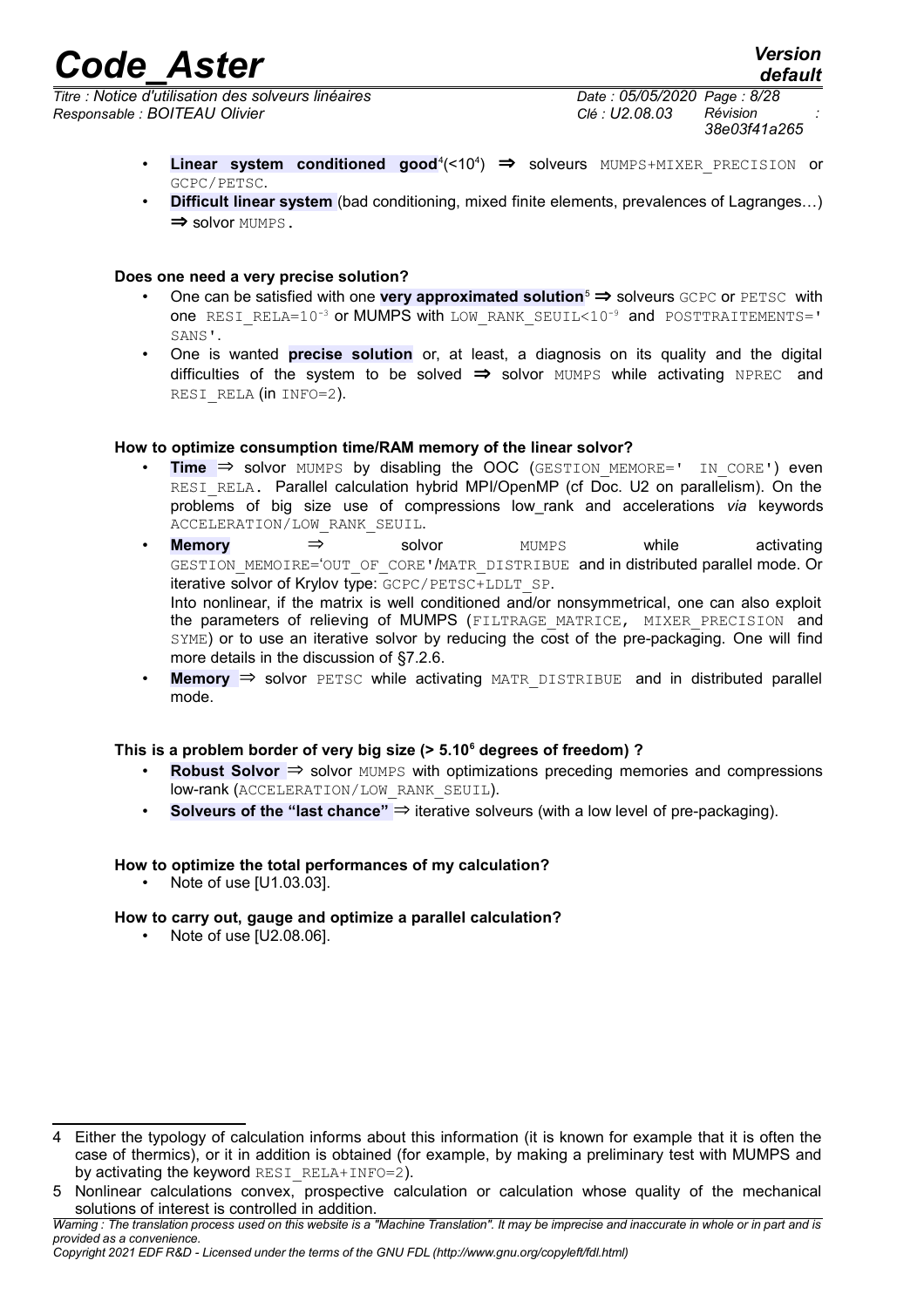*Titre : Notice d'utilisation des solveurs linéaires Date : 05/05/2020 Page : 9/28 Responsable : BOITEAU Olivier Clé : U2.08.03 Révision :*

*38e03f41a265*

### **4 Recommendations on the external products**

<span id="page-8-0"></span>To solve the many linear systems that it produces, *Code\_Aster* can be pressed on external products. This section document the use of these products within the framework of *Code\_Aster* while referring to a use and a classical installation.

The recommended versions are:

• **Renuméroteurs/partitionneurs** MONGREL 5.1.0/PARMETIS 4.0.3 and (Pt)SCOTCH TAPE 6.0.4

(compiled in entirety 64 bits).

- **Direct Solvor and preconditionnor:** MUMPS 5.1.25.2.1 (public versions) and 5.1.2/5.2.1consortium (versions in restricted access). versions consortium in restricted access are installed by default with EDF. Their source codes cannot be redistributed outside EDF. They potentially get an access to exploratory features in phase lead compared to the public versions (cf keywords ACCELERATION/LOW\_RANK\_SEUIL). In addition, all them versionS point from now on on versions 64 bits of the external rénuméroteurs (( BY) MONGREL , ( PT) SCOTCH TAPE and PORD ). That makes it possible code\_aster to solve very large models finite elements (> 10<sup>7</sup> degrees of freedom) *via* the choice of MUMPS, is as a direct solvor (METHODE=' MUMPS'), maybe as a preconditionnor ( METHODE=' PETSC'+PRE COND=' LDLT SP') .
- **Iterative Solveurs and préconditionneurs:** PETSc 3.9.4.

For MUMPS 5.1.2 Copyright is the following (licence CeCILL-C V1):

 Copyright 1991-2018 CERFACS, CNRS, ENS Lyon, INP Toulouse, Inria, University of Bordeaux. This version of MUMPS is provided to you free of load. It is released under the CeCILL-C license, http://www.cecill.info/licences/Licence\_CeCILL-C\_V1-en.html, except for the external and optional ordering PORD, in separate directory PORD, which is public domain (see PORD/README). You edge acknowledge (using references [1] and [2]) the contribution of this package in any scientific publication depends upon the uses of the package. Please uses reasonable endeavours to notify the authors of the package of this publication. [1] P.R. Amestoy, I.S. Duff, J. Koster and J. there. The Excellent one, With fully asynchronous multifrontal solver using distributed dynamic scheduling, SIAM Journal of Matrix Analysis and Applications, Flight 23, No 1, pp 15-41 (2001). [2] P.R. Amestoy, A. Guermouche, J. there. Excellent and S. Pralet, Hybrid scheduling for the parallel solution of linear systems. Parallel Computing Flight 32 (2), pp 136-156 (2006). Ace has counterpart to the access to the source codes and rights to Copy, modify and redistribute granted by the license, users are provided only with has limited warranty and the software' S author, the holder of the economic rights, and the successive licensors cut only limited liability. In this respect, the user' S attention is drawn to the risks associated with loading, using, modifying and/or developing gold reproducing the software by to use in light of its specific status of free software,<br>that may mean that it is complicated to manipulate, and that also that may mean that it is complicated to manipulate, and that therefore means that it is reserved for developers and experienced professionals having in-depth computer knowledge. Users are therefore encouraged to load and test the software' S suitability ace glances to their requirements in conditions enabling the security of their systems and/or to Be ensured and dated, more generally, to uses and operate it in the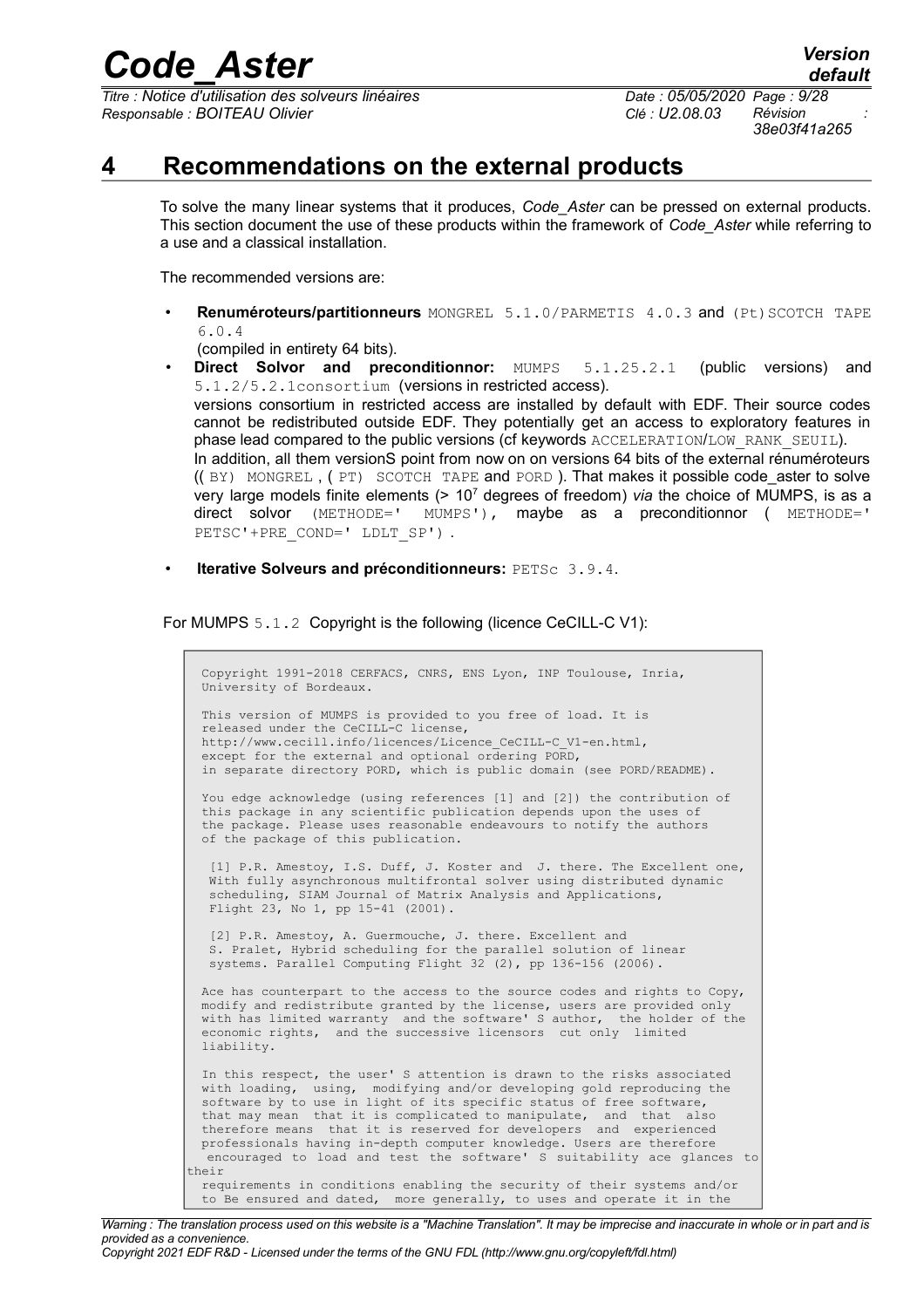*Titre : Notice d'utilisation des solveurs linéaires Date : 05/05/2020 Page : 10/28 Responsable : BOITEAU Olivier Clé : U2.08.03 Révision :*

*38e03f41a265*

*default*

same conditions ace glances security.

 The fact that you are presently reading this means that you cuts had knowledge of the CeCILL-C license and that you accept its terms.

For MUMPS 5.1.2consortium, Copyright is the following:

 Copyright 1991-2018 CERFACS, CNRS, ENS Lyon, INP Toulouse, Inria, University of Bordeaux.

 This version of MUMPS (the software) is not public and should Be considered confidential. It is reserved to the members of the MUMPS consortium. You should suppress it and any Copy you might cuts obtained yew you are not has member of the MUMPS consortium.

Ace defined in the membership agreement, you, ace has member, are granted access to this version of the MUMPS software with has free not-exclusive license limited to the length of your membership and with limited redistribution conditions: should you wish to redistribute this not-public version, it shall only Be allowed to C so in Object Codes forms.

 THIS MATERIAL IS PROVIDED ACE IS, WITH ABSOLUTELY NO WARRANTY EXPRESSED GOLD IMPLIED. ANY USES IS AT YOUR OWN RISK.

For PETSc 3.7.3, Copyright is the following (licence BSD clause n°2)

Copyright (c) 1991-2016, UChicago Argonne, LLC and the [PETSc TEAM Development](http://www.mcs.anl.gov/petsc/miscellaneous/index.html) All rights reserved. Redistribution and uses in source and binary forms, with gold without modification, are permitted provided that the following conditions are puts: \* Redistributions of source codes must retain the above copyright note, this list of conditions and the following disclaimer. \* Redistributions in binary forms must reproduce the above copyright note, this list of conditions and the following disclaimer in the documentation and/or other materials provided with the distribution. THIS SOFTWARE IS PROVIDED BY THE COPYRIGHT HOLDERS AND CONTRIBUTORS "ACE IS" AND FAST ANY GOLD IMPLIED WARRANTIES, INCLUDING, GOAL NOT LIMITED TO, THE IMPLIED WARRANTIES OF MERCHANTABILITY AND FITNESS FOR WITH PARTICULAR PURPOSE ARE DISCLAIMED. IN NO VENT SHALL THE COPYRIGHT HOLDER GOLD CONTRIBUTORS BE LIABLE FOR ANY DIRECT, INDIRECT, INCIDENTAL, SPECIAL, EXEMPLARY, GOLD CONSEQUENTIAL RAMMINGS (INCLUDING, GOAL NOT LIMITED TO, PROCUREMENT OF SUBSTITUTE GOODS GOLD SERVICES; LOSS OF USES, DATED, BUT PROFITS; HOWEVER BUSINESS INTERRUPTION) HOWEVER CAUSED AND ONE ANY THEORY OF LIABILITY, WHETHER IN CONTRACT, STRICT LIABILITY, GOLD WRONG (INCLUDING NEGLIGENCE GOLD OTHERWISE) ARISING IN OUT ANY WAY OF THE USES OF THIS SOFTWARE, EVEN IF ADVISED OF THE POSSIBILITY OF SUCH RAMMING.

MONGREL is distributed under Apache licence v2.0 available under http://www.apache.org.

SCOTCH TAPE is distributed under licence CeCILL-C V1 available under http://www.cecill.info .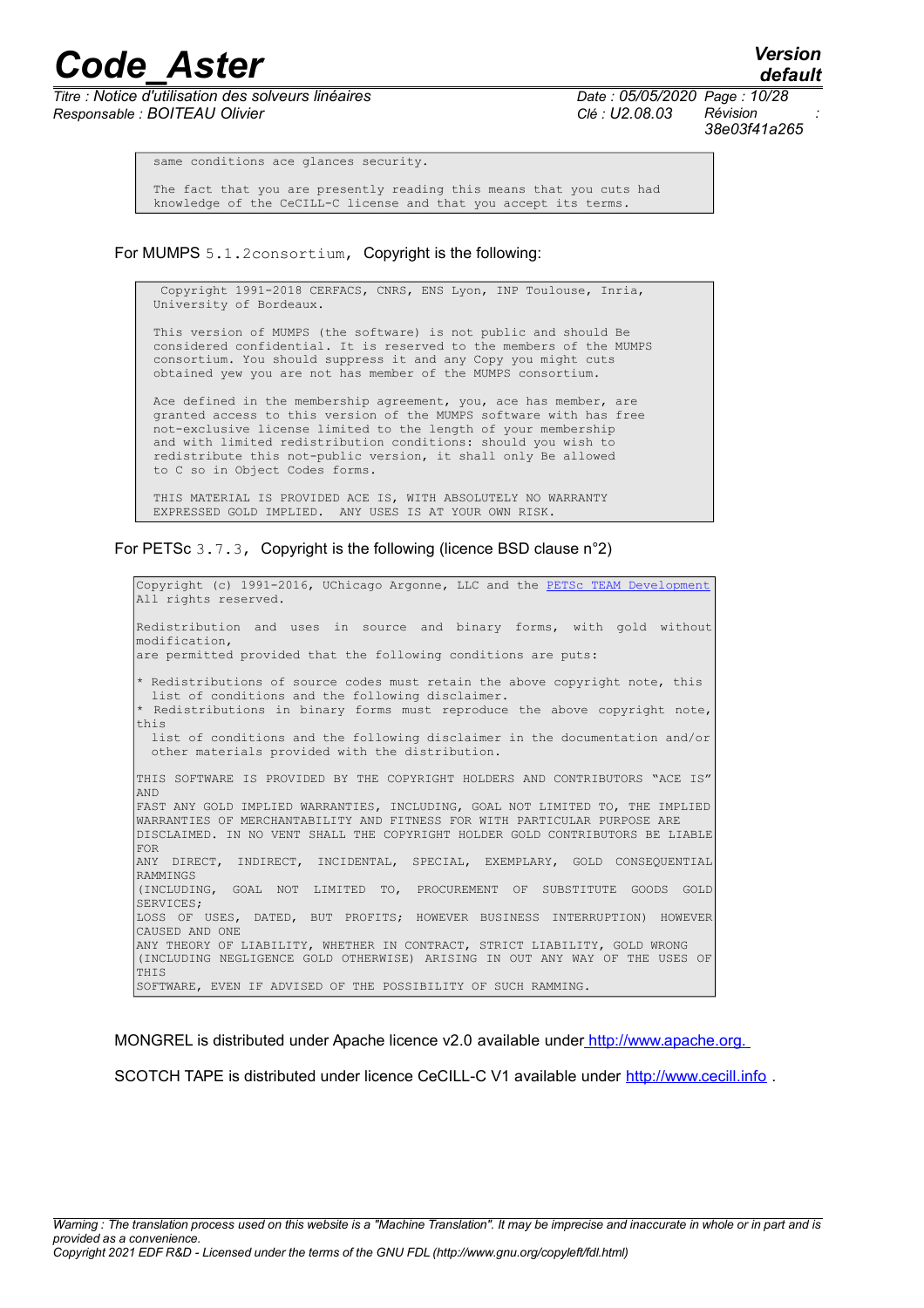*Titre : Notice d'utilisation des solveurs linéaires Date : 05/05/2020 Page : 11/28 Responsable : BOITEAU Olivier Clé : U2.08.03 Révision :*

*38e03f41a265*

## <span id="page-10-2"></span>**5 Links with parallelism**

**Foot-note:** for more information one will be able to consult the note of dedicated use to parallelism [U2.08.06].

## **5.1 General information**

<span id="page-10-1"></span>Often a simulation *Code\_Aster* can **to profit from important profits of performance** by distributing its calculations on several hearts of a PC or one or more nodes of a centralized machine.



*Figure 5.1.1. \_Example of savings of time gotten by parallelism MPI of Code\_Aster v13.0, and with that hybrid, MPI+OpenMP (+ compressions low-rank cf [U4.50.01]) of Code\_Aster v13.1. Comparisons carried out on the CAS-tests of performance perf008d and perf009d and on the centralized machine Aster5.*

One can **to gain in time** (with parallelism MPI and OpenMP parallelism) as in **memory** (only *via* MPI). These profits are variable according to the requested features, their parameter settings, the data file and the software platform used: cf figure 5.1.1.

In *Code\_Aster,* by default, calculation is sequential. But one can activate **various strategies of parallelization**. Those depend on the stage of calculation considered and the selected parameter setting. They are often cumulative or chaînables.

There are three big classes of problems parallélisables, the second being most current:

- that is to say simulation can be organized in several **independent subcalculations** (cf. § 5.2),
- either it is not the case but:
	- this one remains **dominated by or not linear linear calculations** (operators STAT/DYNA/THER NON LINE, MECA STATIQUE... cf. §5.3),
	- this one remains **dominated by modal calculations** divisible underfrequential bands (INFO\_MODE/CALC\_MODES+' BANDE', cf. §5.4).

To have one **estimate of the time spent by an operator** and thus of the prevalent stages of a calculation, one can activate the keyword MESURE TEMPS orders DEBUT/POURSUITE (cf [U1.03.03]) on a standard study (possibly shortened or edulcorated).

In all the cases, one will advise **to divide largest calculations into various stages** in order to separate those purely **calculative**<sup>[6](#page-10-3)</sup>, those concerning of **postings**, **postprocessings** and of **handling of fields**<sup>[7](#page-10-4)</sup>.

## <span id="page-10-0"></span>**5.2 Independent calculations**

*Warning : The translation process used on this website is a "Machine Translation". It may be imprecise and inaccurate in whole or in part and is provided as a convenience.*

*Copyright 2021 EDF R&D - Licensed under the terms of the GNU FDL (http://www.gnu.org/copyleft/fdl.html)*

<span id="page-10-3"></span><sup>6</sup> Possibly of various types (n°2 category or n°3 quoted previously) and which will gain with being carried out in parallel.

<span id="page-10-4"></span><sup>7</sup> Who will be often faster into sequential because of the risks of cloggings at the time of the accesses report.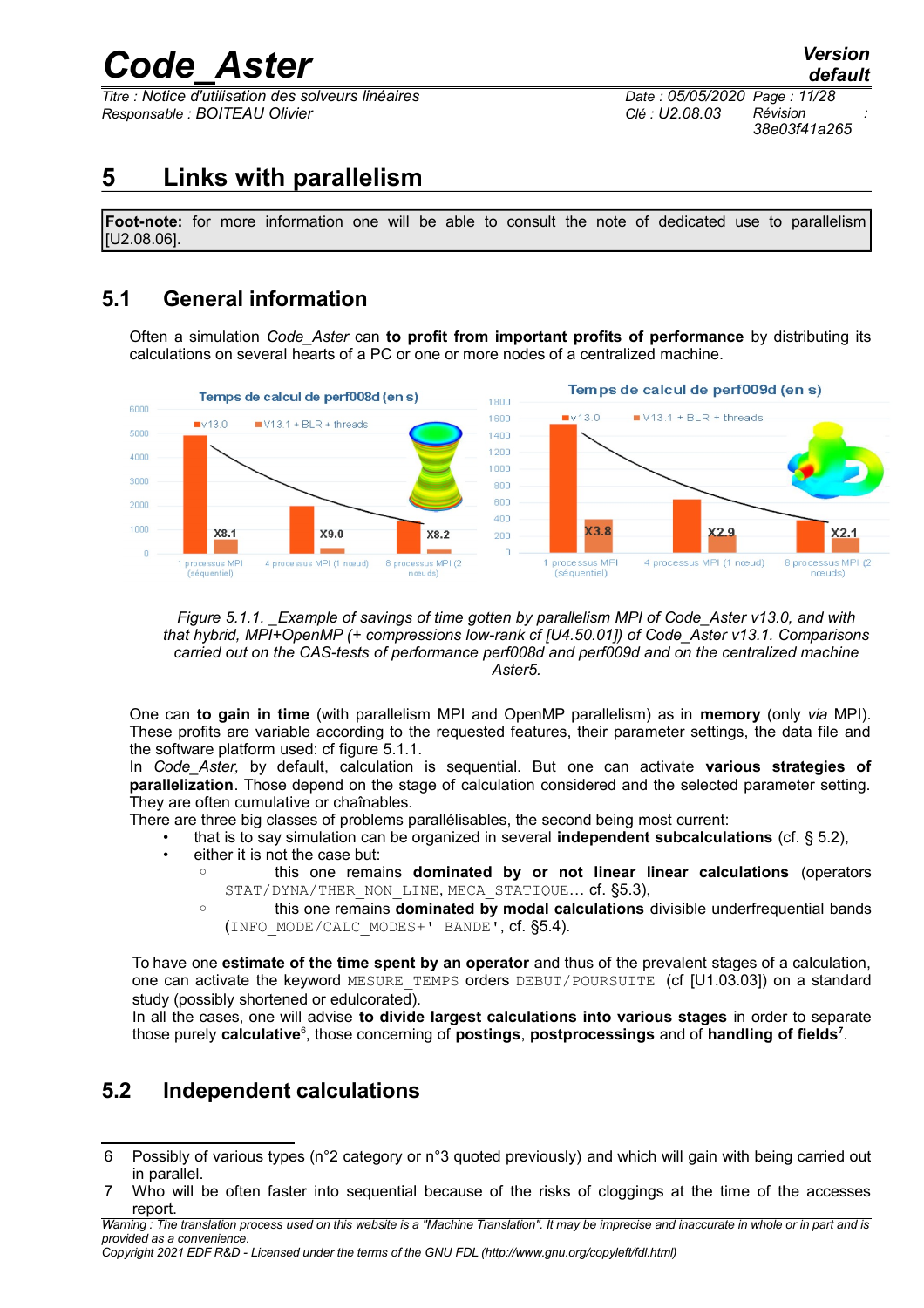*Titre : Notice d'utilisation des solveurs linéaires Date : 05/05/2020 Page : 12/28 Responsable : BOITEAU Olivier Clé : U2.08.03 Révision :*

*38e03f41a265*

**When simulation can be organized in various subcalculations** *Aster* **independent** (cf figure 5.2.1)**,** the tool Astk [U1.04.00] proposes an adapted functionality (cf [U2.08.07]). This one distributes these subcalculations on various resources machine and recovers their results. It is a parallel diagram "dataprocessing" completion.

Limit being, for the moment, that all these unit calculations must be able sequentially to be carried out each one on the selected machine (what can sometimes pose problems of resources memory, cf [U4.50.01]).



*Figure 5.2.1. \_: Parallelism of independent calculations.*

## **5.3 Parallelization of the linear systems**

<span id="page-11-0"></span>When this simulation cannot break up into subcalculations *Aster* similar and independent, but that it remains **dominated** nevertheless **by linear calculations** or **nonlinear** (operators  $STAT/DYNA/THERNON LINE$ , MECA  $STATIQUE$  ... cf. § 5.3), one can organize a specific parallel diagram.

It is founded on **distribution of the tasks** and of **structures of data** implied in handling of **linear systems** . Because they are these stages of construction and resolution of linear systems which are often more soliciting in computing times and resources memory. They are present in most operators because they are hidden with deepest other algorithms "plus trades": nonlinear solvor, modal and vibratory calculation, diagram in time…

The first stage of the parallel diagram relates to the distribution of the finite elements of the model on all processes MPI. Each process MPI will thus manage only the treatments and the data associated with the elements of which it has the load. The construction of the linear systems in *Code\_Aster* (elementary calculations, assemblies) is some then accelerated. One often speaks about " **parallelism in space** ". It is a parallel diagram rather of a "data-processing" nature.

Once these built portions of linear system (cf figure 5.3.1), two cases arise:

• that is to say it **following treatment is naturally sequential** and thus all processes MPI must have access to total information. With this intention these ends of linear systems are gathered and thus the following stage neither will be accelerated, nor will not see lowering its consumption memory. It is generally of an end of operator, a postprocessing or a linear solvor not paralleled in MPI (MULT\_FRONT, LDLT, GCPC).

• that is to say it **following treatment accepts parallelism MPI**, it acts then mainly linear solveurs HPC MUMPS and PETSC. The parallel flood of data builds upstream is then transmitted to them (after some adaptations). These packages of linear algebra reorganize then, in-house, their own parallel diagrams (with a algebraic vision). One speaks then about parallel diagram of a "digital" nature rather. This combination "data-processing parallelism", on the level of assembly of the linear system, and, "digital parallelism", on the level from its resolution, the 2 *via* MPI, is the most current combination.

*default*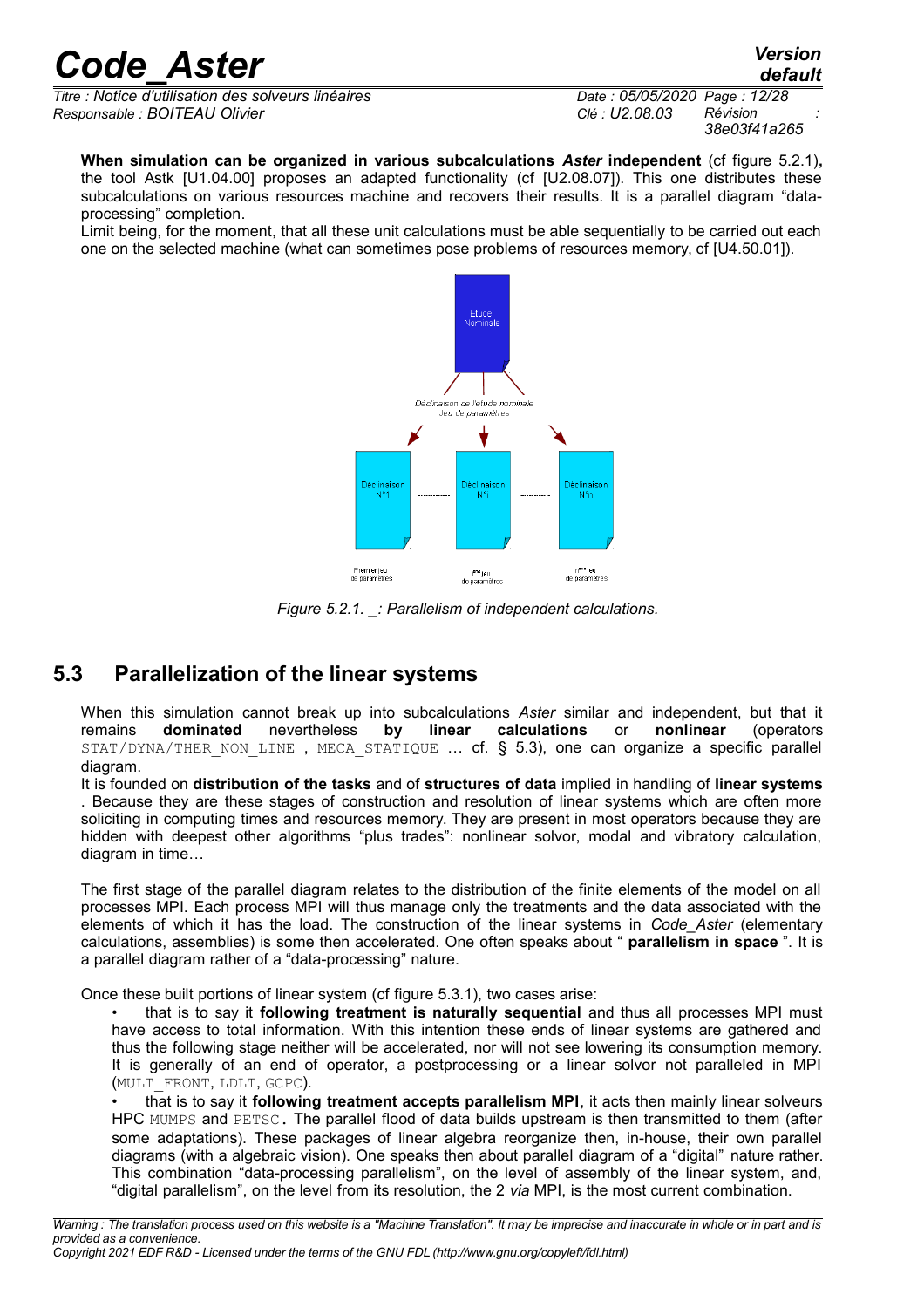

*Figure 5.3.1. \_Organization of parallel diagram MPI of construction and resolution of the linear systems.*

**Note:**

• *Let us note that at the conclusion of the cycle "construction of system linear – resolution of this one", some is the scenario implemented (sequential linear solvor or parallel MPI), the vector solution is then transmitted, in entirety, with all processes MPI. The cycle can thus continue some is the following configuration.*

Moreover, one can **to superimpose or substitute for this parallelism MPI** (which functions on all the platforms), another level of parallelism managed this time by **OpenMP language**. This one is however limited to the fractions of machine sharing the same memory physically (PC multi-hearts or nodes of waiter of calculation).

It does not make it possible to lower consumption memory but on the other hand it accelerates certain types of calculation and this, with a granularity lower than that of the MPI: it gets a better acceleration even if the flood of data/treatments is not very important. It is a parallel diagram of a "data-processing" nature which intervenes mainly in the basic operations of algorithms of linear algebra (*via* for example bookstore BLAS and certain stages of solvor MUMPS).

This parallelism can be:

- that is to say cumulated with parallelism MPI of MUMPS by accelerating calculations within each process MPI. One obtains a hybrid diagram then parallel with 2 levels.
- that is to say to replace parallelism MPI by accelerating the resolution of system linear with MULT\_FRONT.

## **5.4 Distribution of modal calculations**

<span id="page-12-0"></span>When simulation cannot break up into calculations *Aster* independent, but that it remains **dominated** nevertheless **by generalized modal calculations** (operators INFO\_MODE and CALC\_MODES ), one can organize a specific parallel diagram (cf 5.4.1).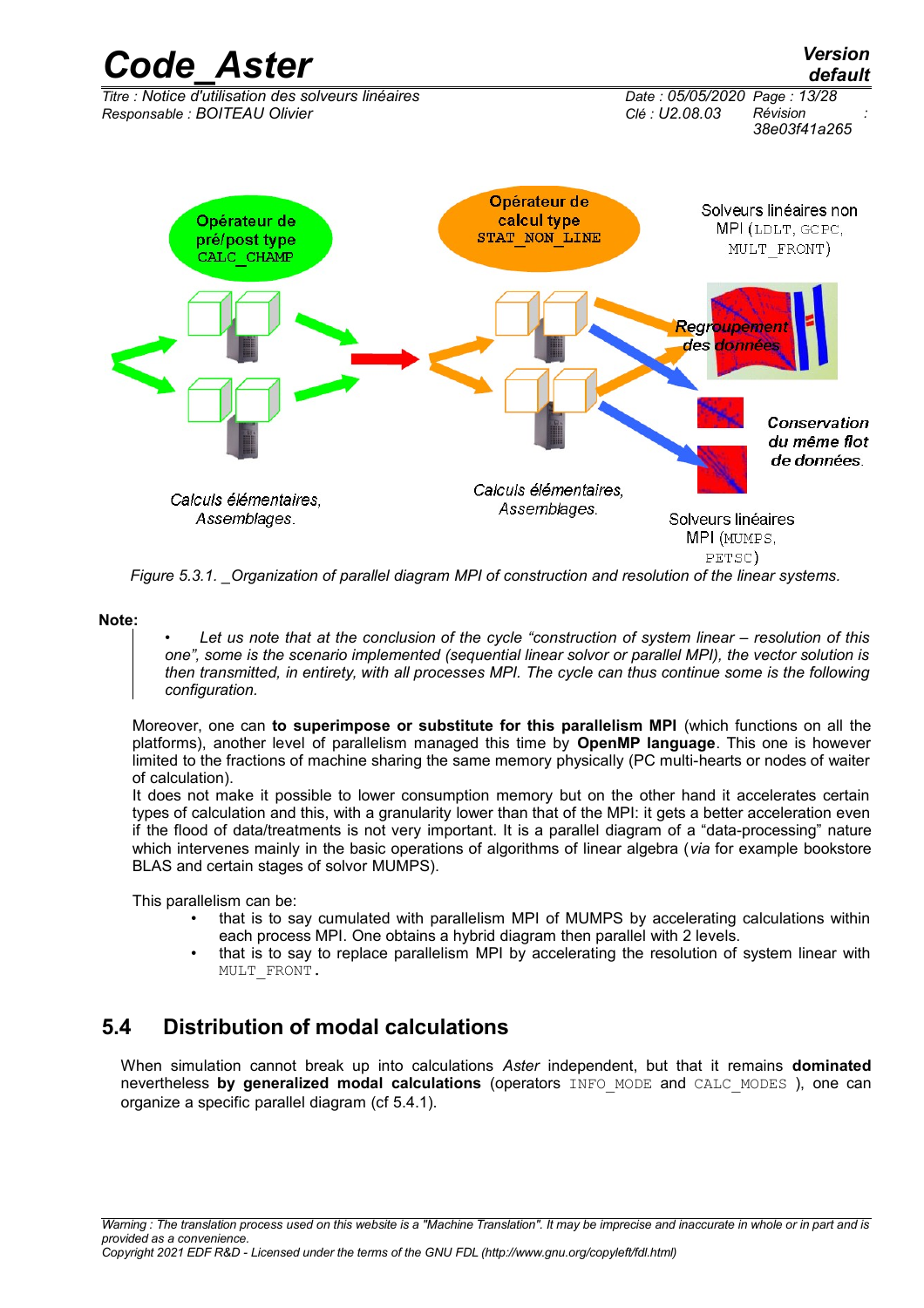$\overline{T}$ *Titre : Notice d'utilisation des solveurs linéaires Responsable : BOITEAU Olivier Clé : U2.08.03 Révision :*

*38e03f41a265*

*default*



*FigRUE 5.4.1. \_Organization of parallel diagram MPI of distribution of modal calculations and resolutions of the associated linear systems.*

It is founded on **distribution of modal calculations** independent: each one being in charge of a sub-band frequential .

This parallel diagram of a "data-processing" nature purely gets only savings of time (except if one it office plurality with MUMPS ). It can however be mixed with the preceding parallel diagrams:

- **chaining** between various operators: parallelism MPI of construction of linear matrices (in for example CALC\_MATR\_ELEM) and modal resolution in CALC\_MODES.
- **office plurality**, within CALC\_MODES, by activating parallelism MPI (even OpenMP) of the direct solvor MUMPS . One obtains a hybrid diagram then parallel to 2 or 3 levels.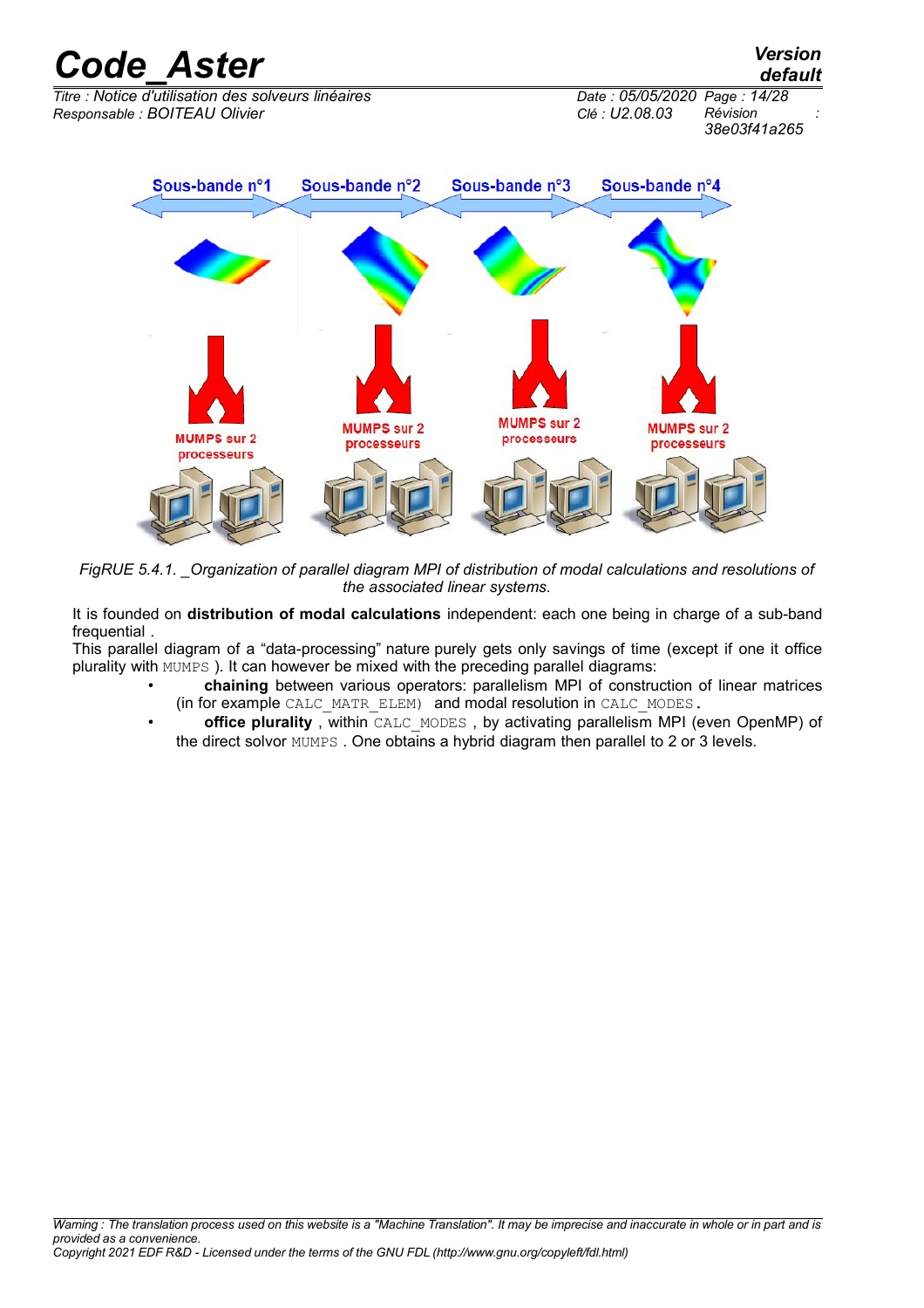$\overline{T}$ *Titre : Notice d'utilisation des solveurs linéaires Responsable : BOITEAU Olivier Clé : U2.08.03 Révision :*

*default 38e03f41a265*

## **6 Indicators of performance of a calculation**

<span id="page-14-0"></span>For more information one will be able to consult the note of use [U1.03.03]: 'Indicating of performance of a calculation (time/memory)'.

During a simulation *Code Aster*, postings by default trace in the file message (.mess) certain dimensioning characteristics of calculation. One finds in particular, for each operator *Aster* :

- Characteristics of calculation (many nodes, of equations, Lagrange, size of the matrix…),
- Memories JEVEUX floor (to pass into Out-Of-Core) and optimal (to pass in In-Core),
- Memory required by certain external products (e.g. MUMPS),
- Times CPU, system and "user" (elapsed),
- The ventilation of spent time following the stages of calculation (elementary calculation, assembly, resolution of the linear system, unloading on disc).

This last description of spent times can be declined according to various reading levels (synthetic impression, detailed and detailed by increment of calculation) *via* the parameter MESURE TEMPS/NIVE DETAIL orders DEBUT/POURSUITE. In parallel mode, one adds the median value, on all the processors, of the times spent like their standard deviation.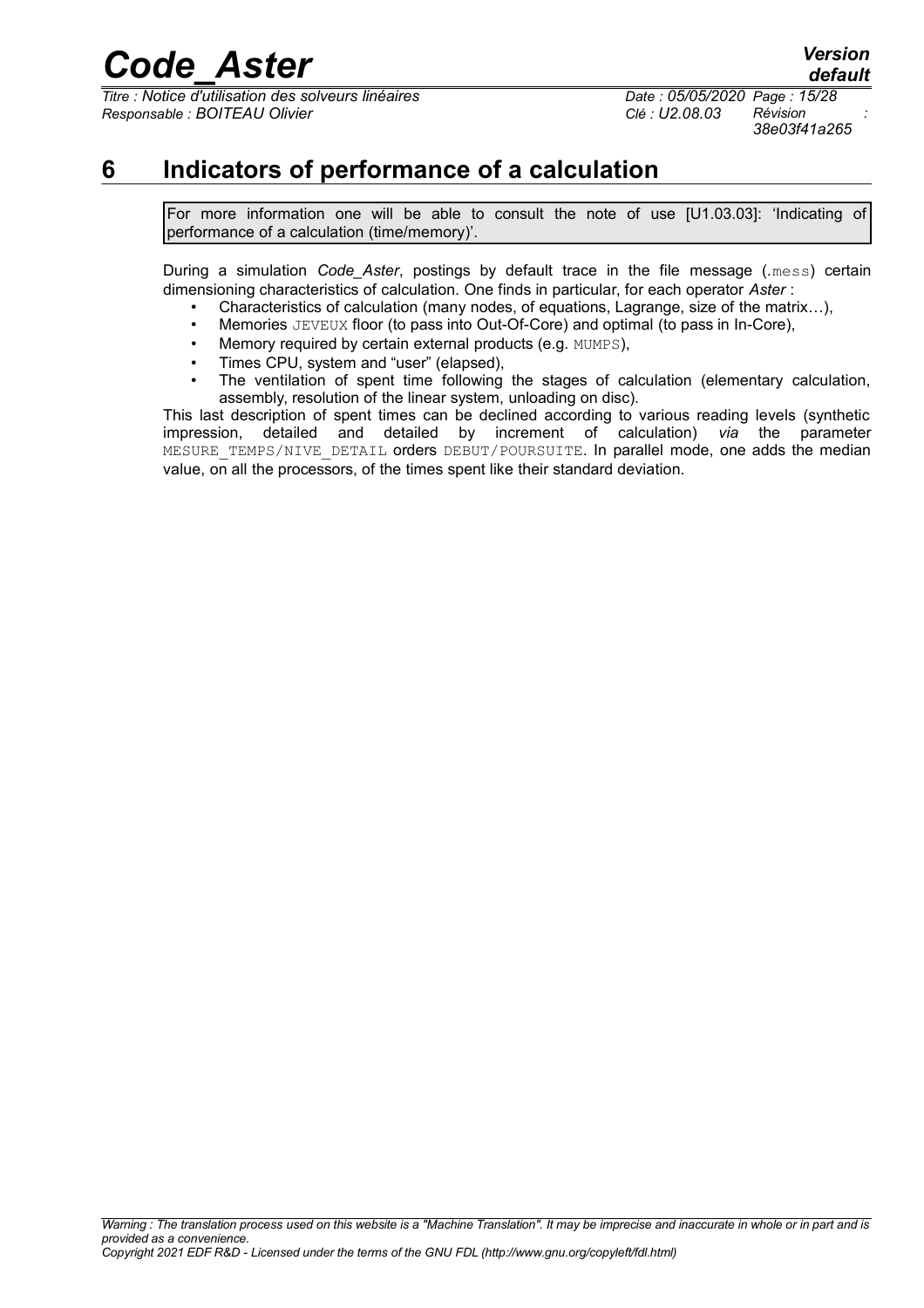*Titre : Notice d'utilisation des solveurs linéaires Date : 05/05/2020 Page : 16/28 Responsable : BOITEAU Olivier Clé : U2.08.03 Révision :*

*default 38e03f41a265*

## **7 Additional information on the keyword**

<span id="page-15-1"></span>Significance of the various parameters of the keyword SOLVEUR are the object of the user's documentation [U4.50.01]. This one must be synthetic to help the user in a standard use of the code. For a more advanced use some additional information can prove extremely useful. This chapter recapitulates these elements.

### <span id="page-15-0"></span>**7.1 Detection of singularity and keyword NPREC/STOP\_SINGULIER/RESI\_RELA**

The crucial step of the direct solveurs (SOLVEUR=F (METHODE=' LDLT'/'MULT\_FRONT'/'MUMPS')) in term of consumption. However it can stumble in two cases: problem of construction of factorized (structurally or numerically singular matrix) and digital detection of a singularity (more significant approximated process). The behavior of the code will depend on the case, of the parameter setting of NPREC/STOP\_SINGULIER/RESI\_RELA and of the solvor used. The combinative one of the cases is described in the table attached.

| Standard type of<br>solvor/of problem | <b>Construction of</b><br>factorized<br>In the event of<br>problem that does<br>occur? | Digital detection of singularity (S).<br>In the event of singularity that does occur?                                                                                                                                                                                                                                                                                                                                                                                                                                                                                                                                                                                                                                                                                                                                                                                                                                                                                                          |
|---------------------------------------|----------------------------------------------------------------------------------------|------------------------------------------------------------------------------------------------------------------------------------------------------------------------------------------------------------------------------------------------------------------------------------------------------------------------------------------------------------------------------------------------------------------------------------------------------------------------------------------------------------------------------------------------------------------------------------------------------------------------------------------------------------------------------------------------------------------------------------------------------------------------------------------------------------------------------------------------------------------------------------------------------------------------------------------------------------------------------------------------|
| LDLT/MULT FRONT                       | Stop in<br>ERREUR FATALE                                                               | Case n°1: One factorizes a dynamic matrix in<br>an operator of dynamics (cf R5.01.01 § 3.8,<br>CALC MODES ):<br>Stop in ERREUR FATALE if it is the matrix of<br>work of the algorithm.<br>Emission of one ALARM if it is about a stage of<br>the test of Sturm.<br>In these two cases STOP SINGULIER no<br>incidence has on the process and NPREC must<br>be positive.<br>Case n°2: If STOP SINGULIER=' OUI',<br>Stop in ERREUR FATALE in the phase of<br>postprocessing of the linear solvor.<br>Case n°3: If STOP SINGULIER=' NOT',<br>Emission of one ALARM in the phase of<br>postprocessing of the linear solvor. Spotentially<br>vague olution step detected by the linear solvor.<br>Except a possible including process (Newton)<br>there is no digital parapet to guarantee the<br>quality of the solution.<br>Case nº4: If STOP SINGULIER=' CUTS OUT',<br>□ Launching of processus of division step of<br>time. One rebuilds a new problem for another<br>increment of time/loading. |
| <b>MUMPS</b>                          | Stop in<br>ERREUR FATALE                                                               | Case n°1/4: If NPREC> 0, even behavior that<br>LDLT / MULT FRONT (the cases are found n°1<br>with $4)$ .                                                                                                                                                                                                                                                                                                                                                                                                                                                                                                                                                                                                                                                                                                                                                                                                                                                                                       |

*Warning : The translation process used on this website is a "Machine Translation". It may be imprecise and inaccurate in whole or in part and is provided as a convenience.*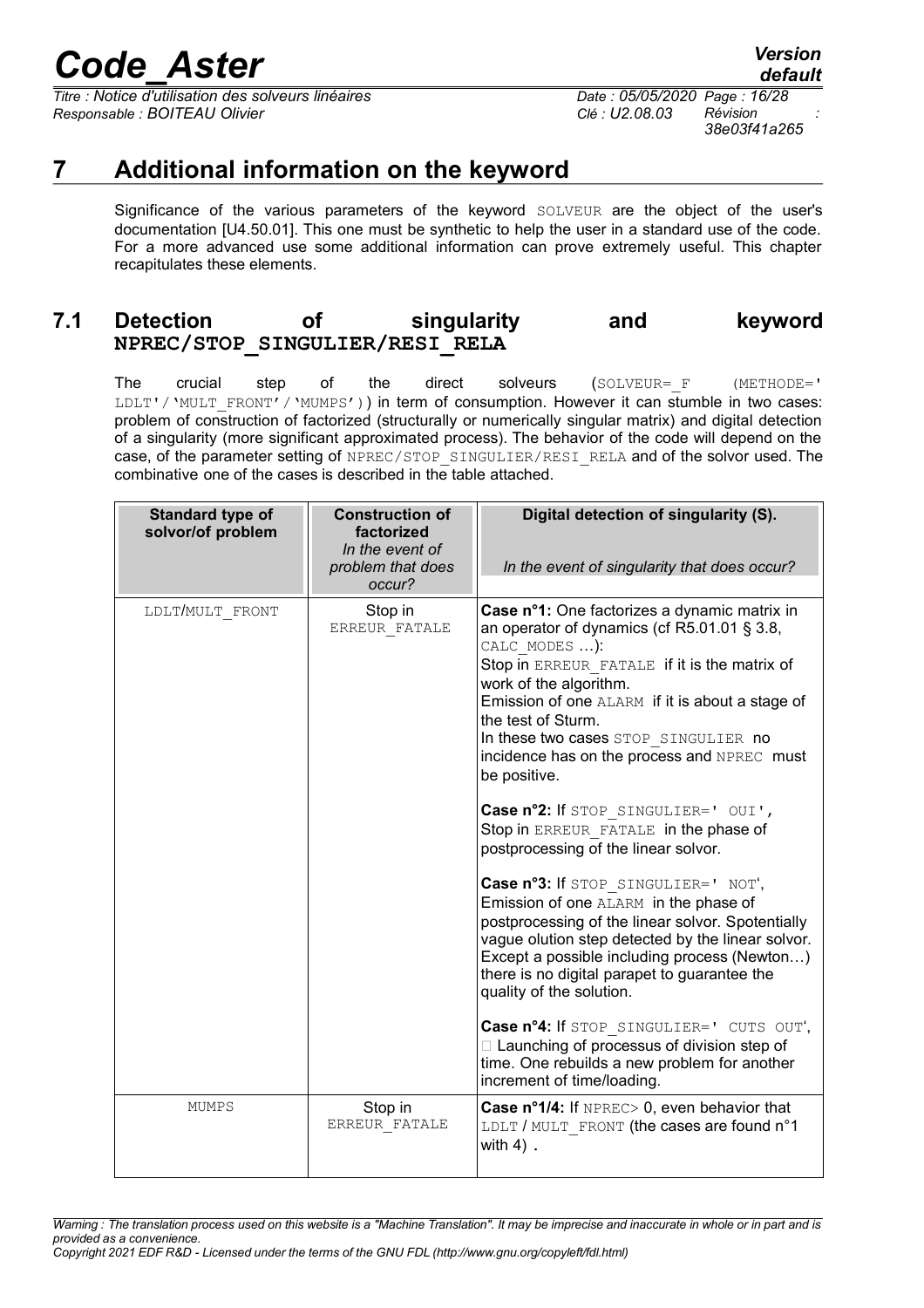*Code\_Aster Version default*

*Titre : Notice d'utilisation des solveurs linéaires Date : 05/05/2020 Page : 17/28 Responsable : BOITEAU Olivier Clé : U2.08.03 Révision :*

*38e03f41a265*

| <b>Standard type of</b><br>solvor/of problem | <b>Construction of</b><br>factorized<br>In the event of<br>problem that does<br>occur? | Digital detection of singularity (S).<br>In the event of singularity that does occur?                                                                                                                                                                                                                                                                                                                                                                                                                                                                                                                                                                                    |
|----------------------------------------------|----------------------------------------------------------------------------------------|--------------------------------------------------------------------------------------------------------------------------------------------------------------------------------------------------------------------------------------------------------------------------------------------------------------------------------------------------------------------------------------------------------------------------------------------------------------------------------------------------------------------------------------------------------------------------------------------------------------------------------------------------------------------------|
|                                              |                                                                                        | <b>Case n°5:</b> If $NPRECC$ and $RESI$ $RELA > 0$ ,<br>Detection of disabled singularity but one<br>measures the quality of the solution in the linear<br>solvor. If the system is singular, its conditioning<br>will be very high and the quality of resolution will<br>be very bad. If this quality of resolution is higher<br>than the value parameterized in RESI RELA:<br>stop in ERREUR FATALE.<br>Case n°6: If NPREC<0 and RESI RELA<0,<br>Detection of singularity and measurement of the<br>quality of the solution both disabled. Except a<br>possible including process (Newton) there is<br>no digital parapet to guarantee the quality of the<br>solution. |

*Table 7.1-1. Behavior of the code, according to the parameter setting, when digital factorization detects problems (bad setting in data, digital instabilities, strong conditioning…).*

One compares some digital details of the two types of criteria of detection (LDLT/MULT\_FRONT *versus* MUMPS) of singularity in the table below:

| <b>Characteristics/Standard</b>                                | LDLT/MULT FRONT                                                        | <b>MUMPS</b>                                                                      |
|----------------------------------------------------------------|------------------------------------------------------------------------|-----------------------------------------------------------------------------------|
| of solvor                                                      |                                                                        |                                                                                   |
| Criterion                                                      | Room with each degree of freedom<br>(relative value)                   | Total for all them degrees of<br>freedom                                          |
| Term tested                                                    | Absolute value of the diagonal term<br>of each line                    | Infinite standard of the line/column<br>of the line corresponding to the<br>pivot |
| Detection of the number of<br>line (ISINGU in the<br>messages) | Always                                                                 | Yes except at the time of problems<br>with construction of factorized             |
| Supply amongst lost<br>decimals                                | Yes, except at the time of problems<br>with construction of factorized | <b>Not</b>                                                                        |
| Désactivable                                                   | <b>Not</b>                                                             | Yes                                                                               |

*Table 7.1-2. Differences in the processes of detection of singularity according to the solveurs.*

However, beyond the differences in implementations and of the error messages (such solvor points a degree of freedom, such other solvor another degree of freedom), two classes of direct solveurs, LDLT/MULT\_FRONT and MUMPS, generally conclude with the same type from diagnoses in the event of problems<sup>[8](#page-16-0)</sup>.

**They point a defective setting in data: blockings redundant or, on the contrary, absent; superabundant linear relations due to contact-friction; very heterogeneous numerical data (term of penalization too large) or illicit (negative Young modulus…).**

**Note:**

<span id="page-16-0"></span>8 Cf CAS-tests erreu03a and erreu04a.

*Copyright 2021 EDF R&D - Licensed under the terms of the GNU FDL (http://www.gnu.org/copyleft/fdl.html)*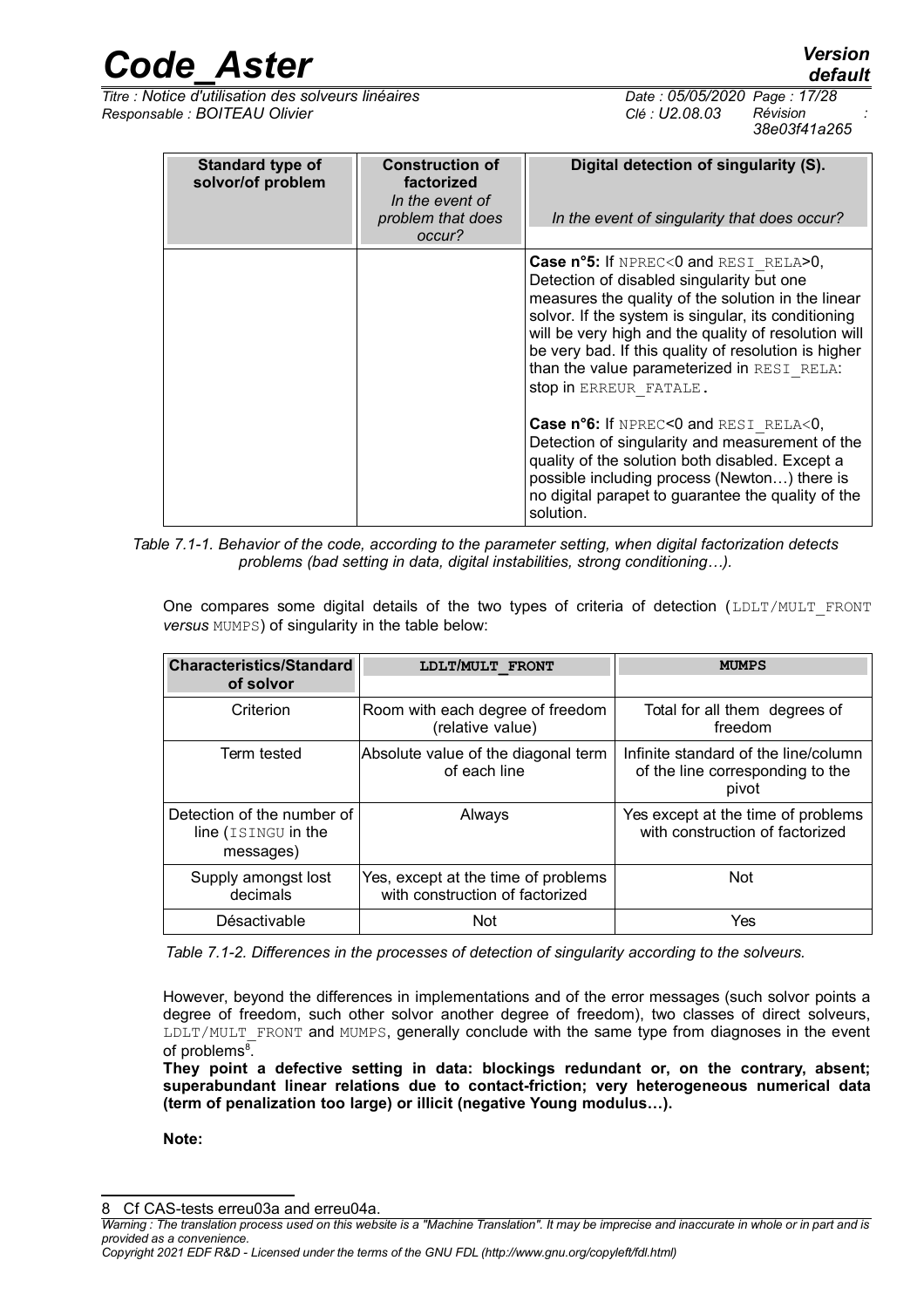*default*

*Titre : Notice d'utilisation des solveurs linéaires Date : 05/05/2020 Page : 18/28 Responsable : BOITEAU Olivier Clé : U2.08.03 Révision :*

*38e03f41a265*

- *In the worst case, it is necessary to adjust the value of NPREC (to increase or decrease by 1) to lead to the same report. In general, the singularities are so obvious, that the parameter setting by default is appropriate completely.*
- *Contrary to the two other solveurs, MUMPS do not specify the number of lost decimals, on the other hand the activation of its quality standard (for example RESI\_RELA=1.10<sup>-6</sup>) constitute an ultimate effective parapet against this kind of hitch.*
- *It normal and is assumed that it degree of freedom detected either sometimes different when a digital parameter is changed (solvor, renumerotor, pretreatments…) or data processing (parallelism…). All depends on the order in which each processor treats the unknown factors of which it has the load and of the techniques of swivelling/balancing possibly put in work. In general, even different, the results contribute to the same diagnosis: to re-examine blockings of its setting in data.*
- To obtain matric conditioning<sup>[9](#page-17-0)</sup> of his "rough" operator (i.e. without the possible *pretreatments operated by the linear solvor), one can use the combination MUMPS+PRETRAITEMENTS=' NON'+INFO=2+NPREC<0+RESI\_RELA>0 . A value very important (> 10 <sup>12</sup> ) the presence of at least a singularity betrays then. On the other hand, if the overcost calculation of the detection of singularity is painless, that of the estimate of the conditioning and the quality of the solution is less (up to 40% in time elapsed; cf. § 7.2.5).*

To be more precise, there are 9 distinct cases listed in the table below. They are based on exact or approached nullity<sup>[10](#page-17-1)</sup> terms "pivots" (cf [R6.02.03] §2.3) selected by the digital phase of factorization of the direct solvor considered. The first case appears during digital factorization itself (numerically or structurally singular matrix). The second case comes from the phase of postprocessing activated at the conclusion of this digital factorization.

Firstly the user must take the advice lavished by the message of alarm (listed in the table below). If that is not really enough, the advanced user can try to exploit the digital parameters of the solvor (renumerotor…), even on the criterion NPREC when it is about a pivot almost no one.

| Type of problem                                                                         | <b>Information available</b>                                       | <b>The Councils</b>                                                                                                                                                                    |
|-----------------------------------------------------------------------------------------|--------------------------------------------------------------------|----------------------------------------------------------------------------------------------------------------------------------------------------------------------------------------|
| Matrix not being based on<br>a grid.<br>Null pivot                                      | Number of line (if MF/LDLT).                                       | Setting in data (limiting conditions,<br>characteristic materials).<br>To test MUMPS (if MF/LDLT).                                                                                     |
| Matrix not being based on<br>a grid.<br>Pivot almost no one.                            | Number of line,<br>Many lost decimals (if MF/LDLT).                | Idem.                                                                                                                                                                                  |
| The pivot is one degree of<br>freedom physics except X-<br>FFM<br>Null pivot.           | Number of component line/node/(if<br>MF/LDLT).                     | Setting in data (limiting conditions,<br>characteristic materials).<br>To test MUMPS (if MF/LDLT).                                                                                     |
| The pivot is one degree of<br>freedom physics except X-<br>FFM.<br>Pivot almost no one. | Number of component line/node/,<br>Many lost decimals (if MF/LDLT) | Rigid mode of body blocked evil<br>(defect of blocking).<br>If calculation comprises contact it is<br>not necessary that the structure<br>"holds" only by the relations of<br>contact. |
| The pivot is one degree of<br>freedom physics<br>X-FFM.<br>Pivot almost no one.         | Number of component line/node/(if<br>MF/LDLT).                     | The level-set (crack) passes very<br>close to the node considered<br>$(increase$ NPREC until 10).                                                                                      |
| The pivot is Lagrange<br>related to a linear relation<br>enters degrees of              | Number of line (if MF/LDLT).                                       | Linear relations enters degrees of<br>freedom superabundant<br>(CONNECTION, contact).                                                                                                  |

<span id="page-17-1"></span><span id="page-17-0"></span>9 With the direction resolution of hollow linear system, cf papers of M.Arioli/J.Demmel/I.Duff. 10 Controlled by NPREC (cf [U4.50.01] §3.2).

*Warning : The translation process used on this website is a "Machine Translation". It may be imprecise and inaccurate in whole or in part and is provided as a convenience.*

*Copyright 2021 EDF R&D - Licensed under the terms of the GNU FDL (http://www.gnu.org/copyleft/fdl.html)*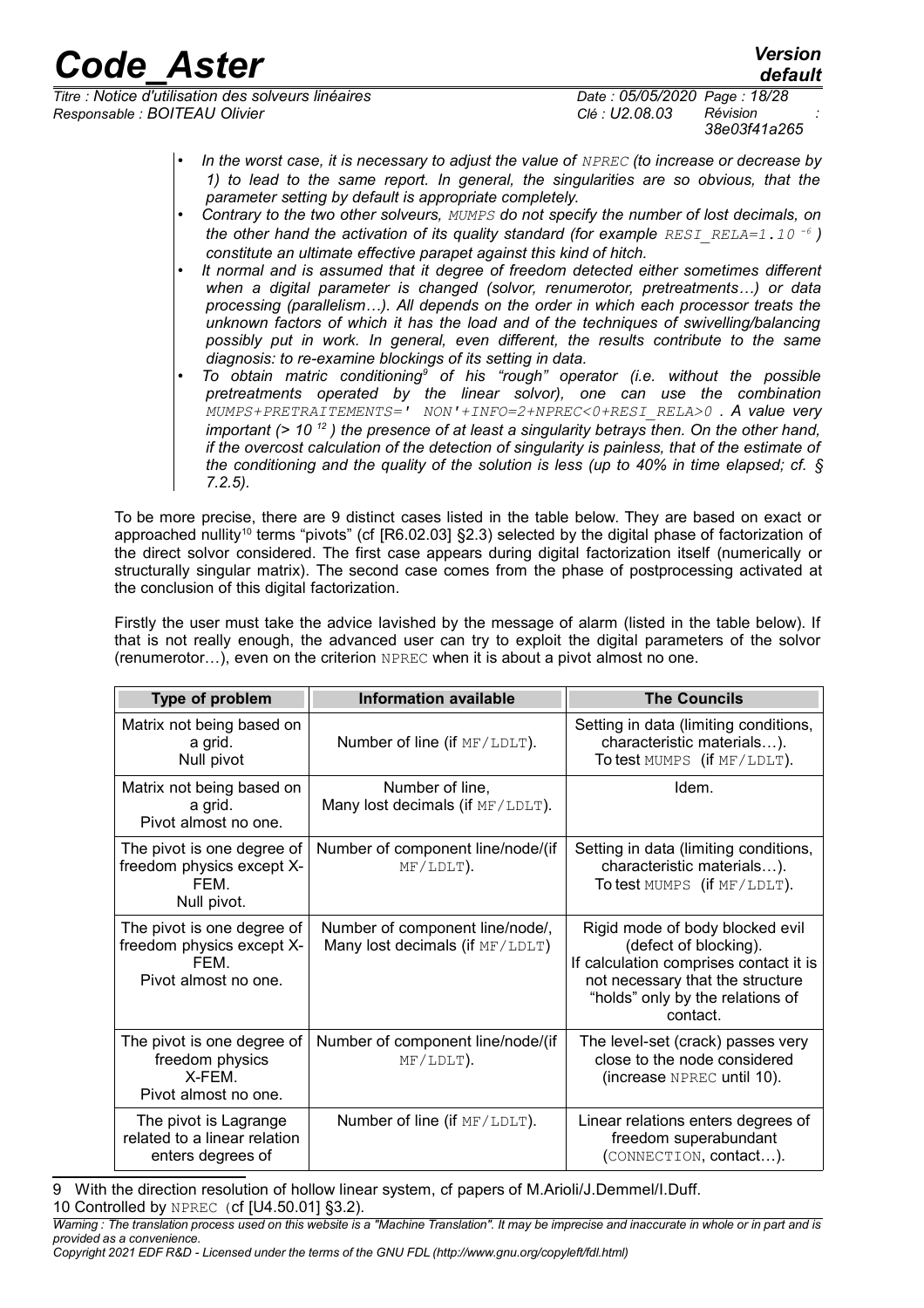freedom of Lagrange related to a blocking of a degree of freedom. Pivot almost no one

|          |                                                     | 38e03f41a265                                                                                       |
|----------|-----------------------------------------------------|----------------------------------------------------------------------------------------------------|
|          | Information available                               | <b>The Councils</b>                                                                                |
|          |                                                     | Setting in data (limiting conditions,<br>characteristic materials).<br>To test MUMPS (if MF/LDLT). |
| ıt<br>es | Number of line,<br>Many lost decimals (if MF/LDLT). | Linear relations enters degrees of<br>freedom superabundant<br>(CONNECTION, contact).              |

| Table 7.1-3. Various cases of detection of singularity and associated advices. |  |
|--------------------------------------------------------------------------------|--|
|--------------------------------------------------------------------------------|--|

Blocking concerned. Many lost decimals (if MF/LDLT).

| <b>Code Aster</b>                                                                                                     |                                                     | <b>Version</b><br>default                                                                                                     |
|-----------------------------------------------------------------------------------------------------------------------|-----------------------------------------------------|-------------------------------------------------------------------------------------------------------------------------------|
| Titre : Notice d'utilisation des solveurs linéaires<br>Responsable : BOITEAU Olivier                                  |                                                     | Date: 05/05/2020 Page: 19/28<br>Révision<br>Clé : U2.08.03<br>38e03f41a265                                                    |
| Type of problem                                                                                                       | <b>Information available</b>                        | <b>The Councils</b>                                                                                                           |
| freedom.<br>Null pivot.                                                                                               |                                                     | Setting in data (limiting conditions,<br>characteristic materials).<br>To test MUMPS (if MF/LDLT).                            |
| The pivot is dependent<br>Lagrange with a linear<br>relation between degrees<br>of freedom.<br>Pivot almost no one    | Number of line,<br>Many lost decimals (if MF/LDLT). | Linear relations enters degrees of<br>freedom superabundant<br>(CONNECTION, contact).                                         |
| The pivot is one degree of<br>freedom of Lagrange<br>related to one blocking of<br>a degree of freedom.<br>Null pivot | Number of line (if MF/LDLT).<br>Blocking concerned. | Superabundant blocking.<br>Setting in data (limiting conditions,<br>characteristic materials).<br>To test MUMPS (if MF/LDLT). |
| The pivot is a degree of                                                                                              | Number of line.                                     | Superabundant blocking.                                                                                                       |

## *default*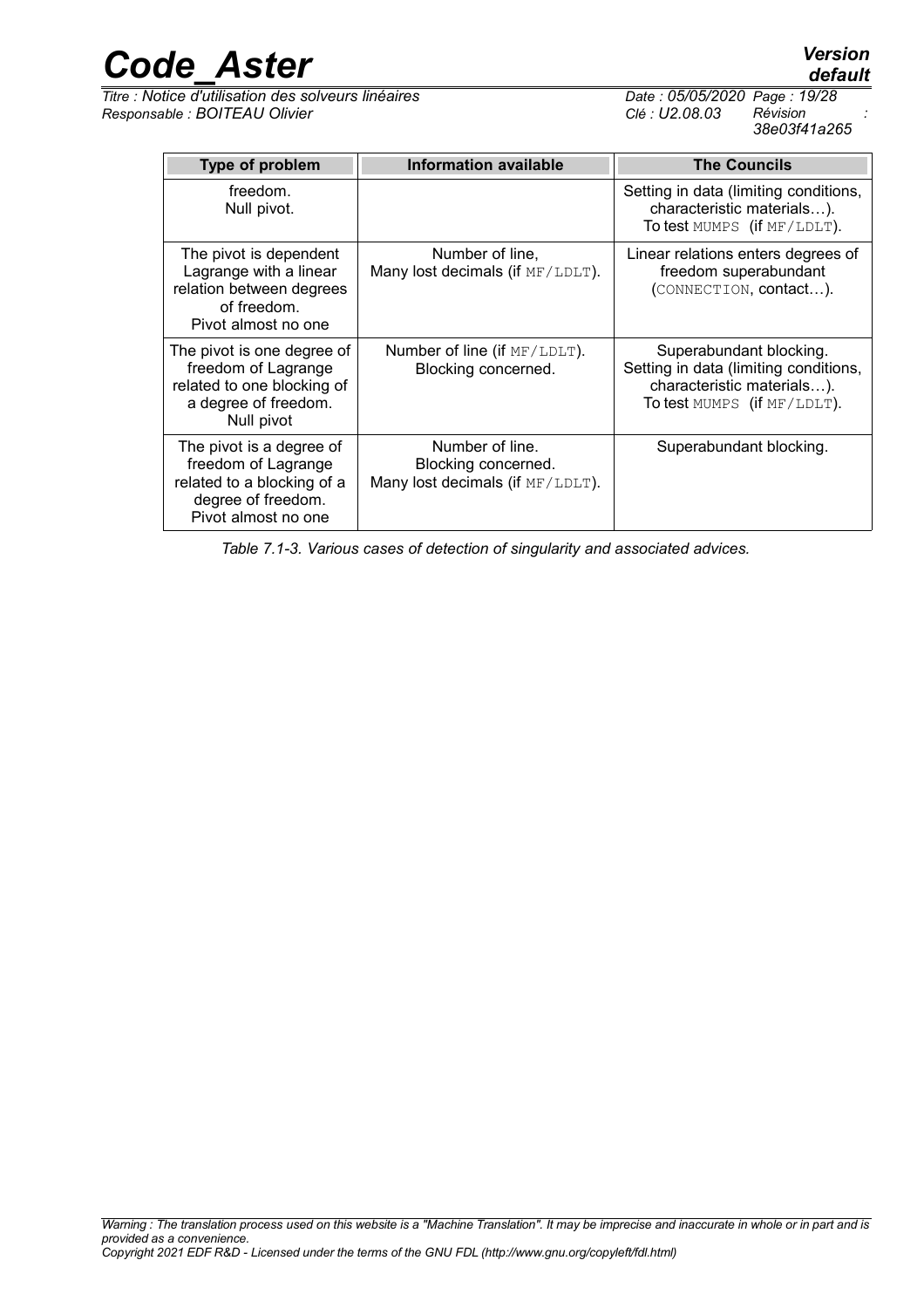*Titre : Notice d'utilisation des solveurs linéaires Date : 05/05/2020 Page : 20/28 Responsable : BOITEAU Olivier Clé : U2.08.03 Révision :*

*38e03f41a265*

### <span id="page-19-2"></span>**7.2 Solveur MUMPS (METHODE=' MUMPS')**

### **7.2.1 General information**

<span id="page-19-1"></span>**solvor MUMPS** currently developed by **CNRS/INPT-IRIT/INRIA/CERFACS** is one **direct solvor of multifrontal type, paralleled** (in MPI) and robust, because it makes it possible to swivel the lines and columns of the matrix during digital factorization.

MUMPS provides an estimate of the quality of the solution **u** (cf keyword RESI\_RELA) matric problem **K u**=**f** *via* concepts of*direct error relative* ('relative forward error') and of error *opposite* ('backward error'). This 'backward error',  $p(K, f)$ , the behavior of the algorithm of resolution measures (when all is well, this reality is close to the precision machine, that is to say 10-15 in double precision). MUMPS calculates also an estimate of the conditioning of the matrix,  $\kappa(K)$ , which translates the good behavior of the problem to be solved (real ranging between  $10<sup>4</sup>$  for a problem conditioned well up to  $10^{20}$  for very badly conditioned). The product of both is one raising of the relative error on the solution ('relative forward error'):

$$
\frac{\|\delta u\|}{\|u\|} < C^{st} \cdot \kappa(\mathbf{K}) \cdot \eta(\mathbf{K}, \mathbf{f})
$$

By specifying a strictly positive value with the keyword RESI\_RELA (e.g. 10 $^6$ ), the user indicates that it wishes to test the validity of the solution of each linear system solved by MUMPS with the ell of this value. If the product  $\kappa(K) \cdot n(K, f)$  is higher than RESI\_RELA the code stops in ERREUR\_FATALE, by specifying the nature of the problem and the values accused. With posting INFO=2, one details each term of the product:  $p(K, f)$  and  $\kappa(K)$ .

To continue calculation, one can then:

• **To increase the tolerance of RESI RELA**. For the badly conditioned problems, a tolerance of  $10<sup>-3</sup>$  is not rare. But it must be taken with serious because this kind of pathology can seriously disturb a calculation (cf notices following on conditioning and §3.4).

•If **it is the 'backward error'** who is too important: it is advised to modify the algorithm of resolution. I.e., in our case, to exploit the parameters of launching of MUMPS (TYPE RESOL, PRETREATMENTS…).

•If **it is the conditioning of the operator** who is in question, it is advised to balance the terms of the matrix, apart from MUMPS or *via* MUMPS (PRETREATMENTS= 'YES'), or to change the formulation of the problem.

**Note:**

• *Even within the very precise framework of the resolution of system linear, there exists in many ways to define the sensitivity to the rounding errors of the problem considered (i.e. its conditioning). That retained by MUMPS and, which refers in the field (cf Arioli, Demmel and Duff 1989), is indissociable 'backward error' of the problem. The definition of the one does not have a direction without that of the other. One thus should not confuse this kind of conditioning with the concept of matric conditioning classical.* 

*In addition, conditioning provided not MUMPS takes into account the SECOND MEMBER of the system as well as the HOLLOW CHARACTER of the matrix. Indeed, it is not worthwhile to take account of possible rounding errors on worthless matric terms and thus not provided to the solvor! The degrees of freedom corresponding "do not speak each other" (seen spyglass finite element). Thus, this conditioning MUMPS respects the physique of the discretized problem. It does not dip back the problem in the too rich space of the full matrices.*

*Thus, the figure of conditioning displayed by MUMPS is much less pessimistic than the standard calculation which another product can provide (Matlab, Python…). But let us hammer, that it is only its product with the 'backward error', called 'forward error', which has an interest. And only, within the framework of a resolution of system linear via MUMPS.*

### <span id="page-19-0"></span>**7.2.2 Perimeter of use**

*Warning : The translation process used on this website is a "Machine Translation". It may be imprecise and inaccurate in whole or in part and is provided as a convenience.*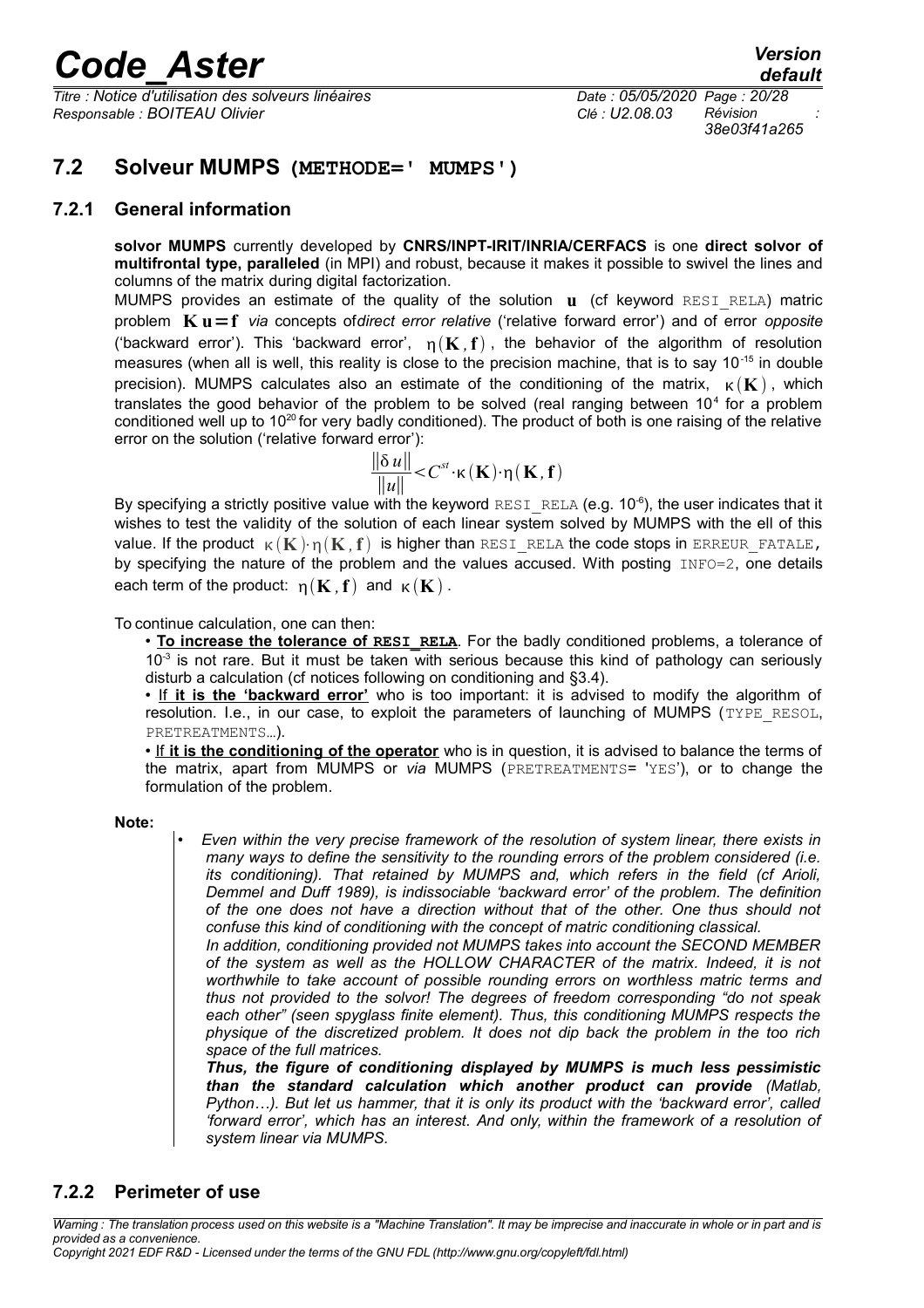*Titre : Notice d'utilisation des solveurs linéaires Date : 05/05/2020 Page : 21/28 Responsable : BOITEAU Olivier Clé : U2.08.03 Révision :*

It is a universal linear solvor. He is deployed for all the features of *Code\_Aster.* In addition, the use of solvor suffers from small not very frequent limitations and which one can circumvent easily if necessary.

- In mode CONTINUATION one saves on file only objects FORTRAN77 of*Aster* and thus not external occurrences of products (MUMPS, PETSc). Thus attention with the use of the orders burst within this framework (NUME\_DDL/FACTORISER/RESOUDRE). With MUMPS, it is not possible of TO FACTORIZE or of TO SOLVE a linear system built at the time of a run preceding Aster (with NUME\_DDL).
- In the same way one limits the number of occurrence simultaneous of MUMPS (and PETSc) to NMXINS=5. During the construction of its problem *via* burst orders, the user must take care not to exceed this figure.

### **7.2.3 Parameter RENUM**

<span id="page-20-1"></span>This keyword makes it possible to control the tool used to renumber the linear system<sup>[11](#page-20-2)</sup>. The user *Aster* can choose various tools divided into two families: the tools "frustrate" dedicated to a use and provided with MUMPS ('AMD','MFA','QAMD','PORD'), and, "rich' libraries more and more "sophisticated" that it is necessary to install separately (MONGREL 'PARMETIS'/'', 'PTSCOTCH'/'SCOTCH TAPE').

**choice of the renumerotor** a great importance has on consumption memory and time of the linear solvor. If one seeks with **to optimize/regulate the digital parameters** bound to the linear solvor, this parameter must be **one of the first to be tested**.

Product MUMPS breaks up its calculations into three stages (cf [R6.02.03] §1.6): phase of analysis, digital factorization and descent-increase. In certain cases, **the stage of analysis can prove to be prevalent**. Shears because the problem is numerically difficult (many blockings, connections or zones of contact, incompressible elements…), that is to say because the two other stages were very reduced thanks to parallelism (cf. [U2.08.06]). It can be then interesting to parallel this stage of analysis (*via* MPI). That makes it possible to accelerate it and lower its consumption memory. This is carried out by choosing one of the parallel renuméroteurs proposed: 'PARMETIS' or 'PTSCOTCH'.

The choice of such a parallel renumerotor, if it often improves the performances of the stage of analysis of MUMPS, can nevertheless degrade those of two other following stages MUMPS. Nevertheless, if the principal problem were to reduce the concommation memory of this stage of analysis or if the following stages of MUMPS profit from sufficient parallelism (or compression, cf parameters ACCELERATION/LOW\_RANK\_SEUIL), the assessment can be overall positive.

In addition, at the time of **parallel modal calculations** (operator CALC\_MODES), one sometimes observed of speed-UPS disappointing because of an inappropriate choice of renumerotor. In this case there one noted that the choice of a "sophisticated" renumerotor was against-performing. It is to better impose on MUMPS simple 'MFA'or'QAMD', rather than'MONGREL'or'PARMETIS'(often taken automatically in mode'CAR').

### **7.2.4 Parameter ELIM\_LAGR2**

<span id="page-20-0"></span>Historically, direct linear solveurs of *Code\_Aster* ('MULT\_FRONT' and 'LDLT') did not have D' algorithm swivelling (which seeks to avoid accumulations of rounding errors per division by very small terms). To circumvent this problem, the taking into account of the limiting conditions by of Lagranges (AFFE\_CHAR\_MECA/THER...) was modified by introducing Lagranges doubles. Formally, one does not work with the initial matrix  $\mathbf{K}_{0}$ 

$$
\mathbf{K}_0 = \begin{bmatrix} \mathbf{K} & \mathbf{block}_0 \\ \mathbf{block}_0 & \mathbf{0} \end{bmatrix} \begin{bmatrix} \mathbf{u} \\ \mathbf{u} \end{bmatrix}
$$

but with its doubly dualized form  $\mathbf{K}_2$ 

<span id="page-20-2"></span><sup>11</sup> So, in particular, limiting the phenomenon of filling of factorized, cf [R6.02.03] §1.7.

*Warning : The translation process used on this website is a "Machine Translation". It may be imprecise and inaccurate in whole or in part and is provided as a convenience.*

*Copyright 2021 EDF R&D - Licensed under the terms of the GNU FDL (http://www.gnu.org/copyleft/fdl.html)*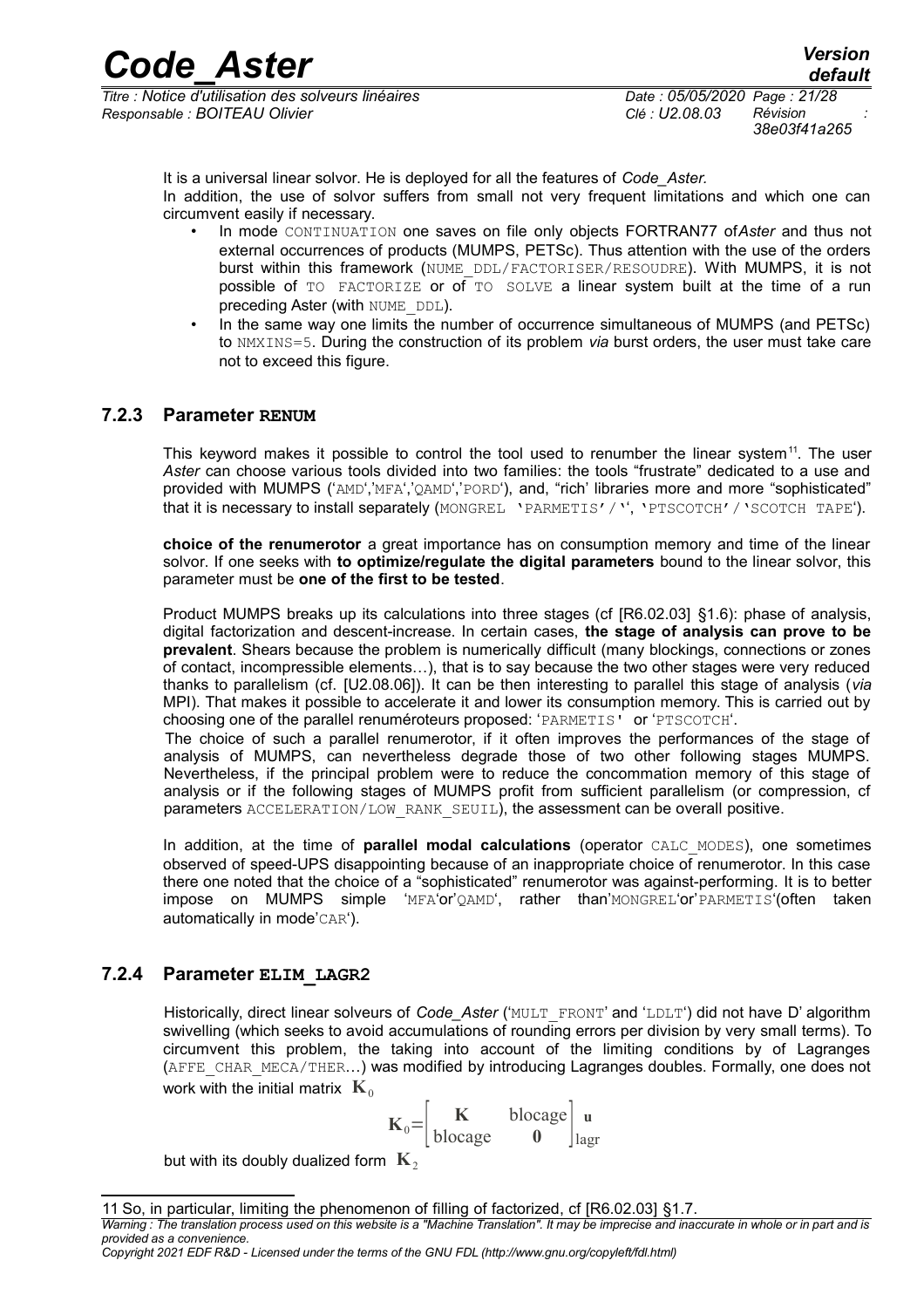*<i>Titre : Notice d'utilisation des solveurs linéaires Responsable : BOITEAU Olivier Clé : U2.08.03 Révision :*

*38e03f41a265*

|                       | blocage | blocage $ $ u |                               |
|-----------------------|---------|---------------|-------------------------------|
| $K_2 = \vert$ blocage |         |               | lagr <sub>1</sub>             |
| blocage               |         |               | $\lceil \text{lagr}_2 \rceil$ |
|                       |         |               |                               |

From where a overcost report and calculation.

Like MUMPS have faculties of swivelling, this choice of dualisation of the limiting conditions can be called into question. By initializing this keyword with 'YES', **one does not take any more account but of one Lagrange, the other being spectator**<sup>[12](#page-21-1)</sup>. From where a matrix of work  $K_1$  simply dualized

|                              | blocage |   | $\mathbf u$              |
|------------------------------|---------|---|--------------------------|
| $\mathbf{K}_{1}$ =   blocage |         | 0 | $\vert \text{lagr}_1$    |
|                              |         |   | $-1$   lagr <sub>2</sub> |

smaller because the extra-diagonal terms of the lines and the columns associated with these Lagranges spectators are then initialized to zero. A contrario, with the value 'NOT', MUMPS receives the usual dualized matrices.

For **problems comprising of many Lagranges (up to 20% of the numbers of total unknown factors)**, the activation of this parameter is often paying (smaller matrix). But when **this number explodes (>20%)**, this perhaps against-productive process. The profits carried out on the matrix are cancelled by the size of factorized and especially by the number of late swivellings that MUMPS must carry out. To impose ELIM LAGR2=' NON' can be then very interesting (for example: profit of 40% in CPU on the CAS-test mac3c01).

One **disconnect** also temporarily this parameter when one wishes to calculate **the determinant of the matrix**, because if not its value is distorted by these modifications of the terms of blocking. The user is informed of this automatic modification of parameter setting by a message dedicated (visible in INFO=2 only).

### **7.2.5 Parameter RESI\_RELA**

<span id="page-21-0"></span>**Value by default**=-1.d0 into nonlinear and modal, 1.d-6 into linear. **This parameter is disabled by a negative value.**

By specifying a strictly positive value with this keyword (e.g.  $10^{-6}$ ), the user indicates that it wishes to test the validity of the solution of each linear system solved by MUMPS with the ell of this value.

This careful approach is advised when the solution is not it not even corrected by another algorithmic process (algorithm of Newton, detection of singularity…) in short in the linear operators THER LINEAIRE and MECA STATIQUE. Into nonlinear, the criterion of detection of singularity and the correction of Newton are sufficient parapets. One can thus disconnect this process of control (it is what is made by default *via* the value -1). Into modal, this detection of singularity is an algorithmic tool to capture the clean modes. This detection is the object of a specific parameter setting dedicated to each method.

If the relative error on the solution estimated by MUMPS is higher than resi the code stops in ERREUR FATALE, by specifying the nature of the problem and the values accused.

The activation of this keyword initiates also a process of iterative refinement of which the objective is to improve the solution obtained. This postprocessing profits from a particular parameter setting (keyword POSTTRAITEMENTS). It is the solution resulting from this process of iterative improvement which is tested by RESI\_RELA.

#### **Note:**

• *This process of control implies the estimate of matric conditioning and some descentincrease of the postprocessing of iterative refinement. It can thus be enough expensive, in particular in OOC, because of the I/O RAM/disque at the time of the descent-increase*

<span id="page-21-1"></span><sup>12</sup> To maintain the coherence of the structures of data and to keep a certain legibility/data-processing maintainability, it is preferable "to bluff" the usual process while passing of  $\mathbf{K}_2$  with  $\mathbf{K}_1$ , rather than with the optimal scenario  $\mathbf{K}_0$  .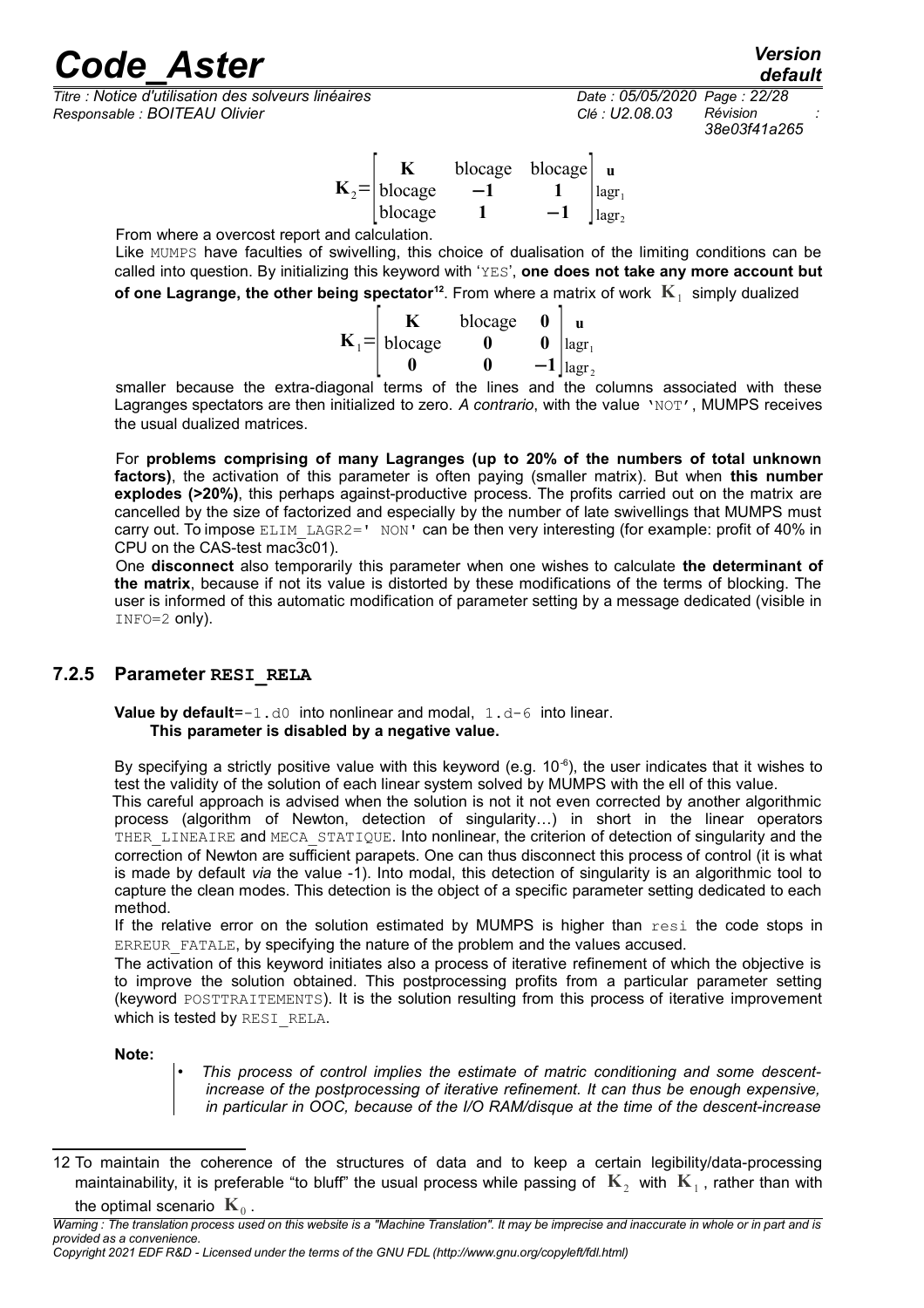*Titre : Notice d'utilisation des solveurs linéaires Date : 05/05/2020 Page : 23/28 Responsable : BOITEAU Olivier Clé : U2.08.03 Révision :*

*(up to 40%). When sufficient parapets is put in work one can disconnect it while initializing resi with a negative value.*

### **7.2.6 Parameters to optimize management memory (MUMPS and/or JEVEUX)**

<span id="page-22-0"></span>In general most of times calculation and peaks RAM reports of a simulation *Code\_Aster* are ascribable to the linear solveurs. The linear solvor MUMPS do not escape the rule but the wealth from its internal parameter setting and its fine coupling with *Code\_Aster* spare a certain flexibility with the user. In particular with regard to the management of consumption in RAM memory.

In fact, **at the time of a peak report** occurring for a resolution of system linear *via* MUMPS, the RAM memory can break up into 5 parts:

- **Objects JEVEUX except the matrix,**
- Objects JEVEUX associated with matrix (generally SD MATR\_ASSE and NUME\_DDL),
- Objects MUMPS allowing to store the matrix.
- Objects MUMPS allowing to store factorized,
- Objects MUMPS auxiliaries (pointer, vectors, buffers of communication...).

Coarsely, part 4 is most cumbersome. In particular, it is much larger than parts 2 and 3 (factor of at least 30 due to the phenomenon of filling cf [R6.02.03]). These last are equivalent cuts some but one is exerted in space reserved for  $JEVEUX$ , while the other, lives in the space complementary allocated by the manager of task to the job. As for the two other parts, 1 and 5, they often play a marginal part<sup>[13](#page-22-1)</sup>.

To decrease this consumption memory, it**user** *Aster* **have several arms of lever** (most of the time cumulable):

**Parallel calculation centralized** on N hearts (part 4 divided by  $n$ ) or distributed (parts 3 and 4 divided by *n* ).

• **Distributed parallel calculation** + **MATR\_DISTRIBUEE** (perimeter of use limited): parts 3 and 4 divided by *n* , part 2 divided by a little less *n* .

• The activation of**OOC of MUMPS** (keyword GESTION\_MEMOIRE='OUT-OF-CORE'): part 4 decreases by the 2/3.

Knowing that before each call to the cycle 'digital analyse+factorisation' of MUMPS, one systematically discharges on disc the largest objects JEVEUX part 2.

#### **The Councils:**

Within sight of the elements precedent, an obvious tactic consists in rather passing calculation in parallel mode distributed (value by default) than into sequential. Centralized parallel mode not bringing anything from this point of view<sup>[14](#page-22-2)</sup>, it is not to consider. If however, one remains dependent on a particular mode, here the advices associated with each one:

- **In sequential mode:** the principal profits will come from activation from GESTION MEMOIRE=' OUT OF CORE' (on problems of reasonable size).
- In distributed parallel mode: passed about ten processors, itour OF CORE do not get much any more of profit. MATR DISTRIBUEE can then help in certain situations.

If these strategies do not bring profits sufficient, one can also try into nonlinear (at the cost of possible losses of precision and/or time) to release the resolution of the linear system (FILTRAGE\_MATRICE, MIXER PRECISION) even those of the process including (tangent matrix rubber band, reduction of the space of projection into modal…). If the matrix is well conditioned and if one does not need to detect the singularities of the problem (thus not modal calculation, buckling…), one can also try an iterative solvor (GCPC/PETSC+LDLT\_SP).

<span id="page-22-1"></span><sup>13</sup> But not always. Thus part 1 can end up being expensive when one calculates much step of time, when one charges with the projected fields or when a law of behavior handles many internal variables. In the same way, part 5 can become considerable during a parallel calculation on a large number of processor.

<span id="page-22-2"></span><sup>14</sup> It is mainly used to test and validate new developments as well as parallel studies.

*Warning : The translation process used on this website is a "Machine Translation". It may be imprecise and inaccurate in whole or in part and is provided as a convenience.*

*Copyright 2021 EDF R&D - Licensed under the terms of the GNU FDL (http://www.gnu.org/copyleft/fdl.html)*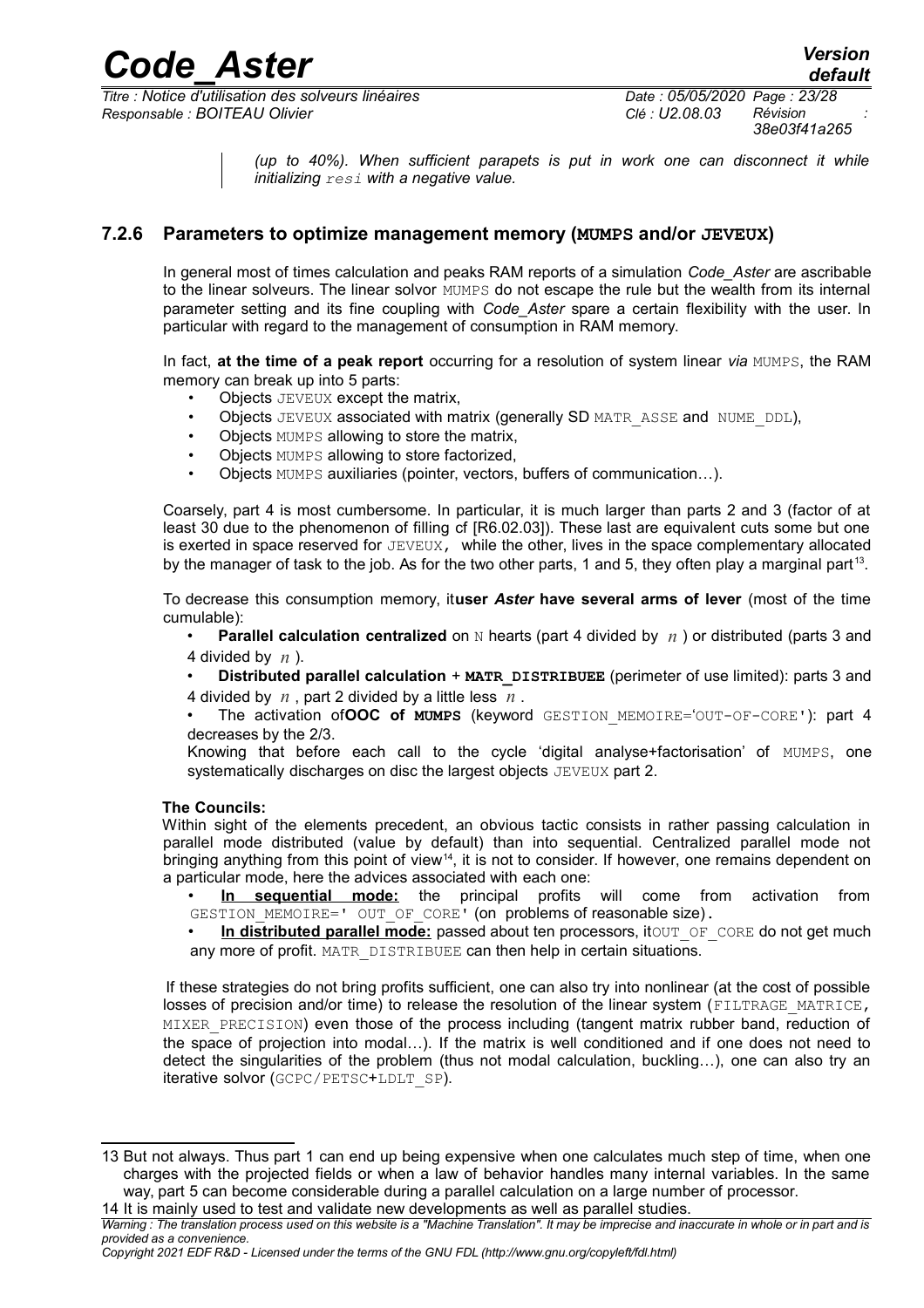*Titre : Notice d'utilisation des solveurs linéaires Date : 05/05/2020 Page : 24/28 Responsable : BOITEAU Olivier Clé : U2.08.03 Révision :*

*38e03f41a265*

| <b>Solution</b>                                                                                | <b>Profit in RAM</b><br>memory | <b>Overcost in time</b>                  | Loss of<br>precision                               |
|------------------------------------------------------------------------------------------------|--------------------------------|------------------------------------------|----------------------------------------------------|
| Parallelism                                                                                    | $+ + +$                        | On the contrary, saving of time          | None                                               |
| GESTION MEMOIRE=<br>'OUT OF CORE'                                                              | $++$                           | Weak except so many descent-<br>increase | None                                               |
| MATR DISTRIBUEE<br>(limited perimeter)                                                         | $\ddot{}$                      | None                                     | None                                               |
| Relieving of the<br>resolutions<br>FILTRAGE MATRICE,<br>MIXER PRECISION<br>(limited perimeter) | $++$                           | Variable                                 | Variable.<br>Possibility of<br>nonconvergen<br>ce. |
| To change solvor:<br>GCPC/PETSC+LDLT SP<br>(limited perimeter)                                 | $+ + +$                        | Variable                                 | Variable.<br>Possibility of<br>nonconvergen<br>ce. |

*Table 7.2-1. Synoptic of the various solutions allowing to optimize the memory during a calculation with MUMPS.*

#### **Keyword GESTION\_MEMOIRE = 'OUT\_OF\_CORE'**

To activate or disable faculties OOC of MUMPS who then will discharge entirely on disc the real part of the blocks of factorized managed by each processor. This functionality is of course cumulable with parallelism, from where a larger variety of operation to adapt to the contingencies of execution. The OOC, just like parallelism, contribute to reduce the RAM memory required by processor. But of course (a little) to the detriment of time CPU: price to be paid for the I/O for one, communications MPI for the other.

**Caution:** During a parallel calculation, if the number of processors is important, the size of objects MUMPS déchargeables on disc becomes low. The passage in OOC can then prove to be againstproductive (weak profit in RAM and overcost in time) compared to the IC mode parameterized by default.

This phenomenon occurs all the more precociously as the size of the problem is low and it is all the more sensitive as many descent-increase are carried out<sup>[15](#page-23-0)</sup> in the solvor.

Roughly speaking<sup>[16](#page-23-1)</sup>, below 50.10<sup>3</sup> degrees of freedom by processors and if one has sufficient RAM (3 or 4 Go) by processor, one can undoubtedly rock in IC.

#### **Note:**

- *For the moment, during an execution MUMPS in OOC, only the vectors of real containing factorized (entirely) are discharged on disc. The vectors of entireties accompanying this structure of data (of size quite as important) do not profit yet from this mechanism. In addition, this unloading does not take place that after the phase of analysis of MUMPS. In short, on very large case (several million degrees of freedom), even with this OOC, of the contingencies memories can prevent calculation. One leaves in theory with one ERREUR\_FATALE documented.*
- *In MUMPS, so as to optimize the occupation memory, the main part of the entireties is coded in INTEGER\*4. Only the entireties corresponding at an address memory are transcribed in INTEGER\*8. That makes it possible to address problems of bigger size, on architectures 64 bits. this cohabitation short/long entireties to optimize the place memory was extended to certain large objects JEVEUX.*
- *When Code\_Aster finished assembling the matrix of work, before passing "the relay" with MUMPS, it discharges on disc the largest objects JEVEUX dependent on the resolution of the linear system (SMDI/HC, DEEQ, NUEAQ, VALM..). And this in order to leave the most RAM possible place to MUMPS. In mode GESTION\_MEMOIRE='*

<span id="page-23-1"></span>16 That depends much on the study.

<span id="page-23-0"></span><sup>15</sup> For example, in one STAT NON LINE with much of iterations of Newton and/or iterations of iterative refinement.

*Warning : The translation process used on this website is a "Machine Translation". It may be imprecise and inaccurate in whole or in part and is provided as a convenience.*

*Copyright 2021 EDF R&D - Licensed under the terms of the GNU FDL (http://www.gnu.org/copyleft/fdl.html)*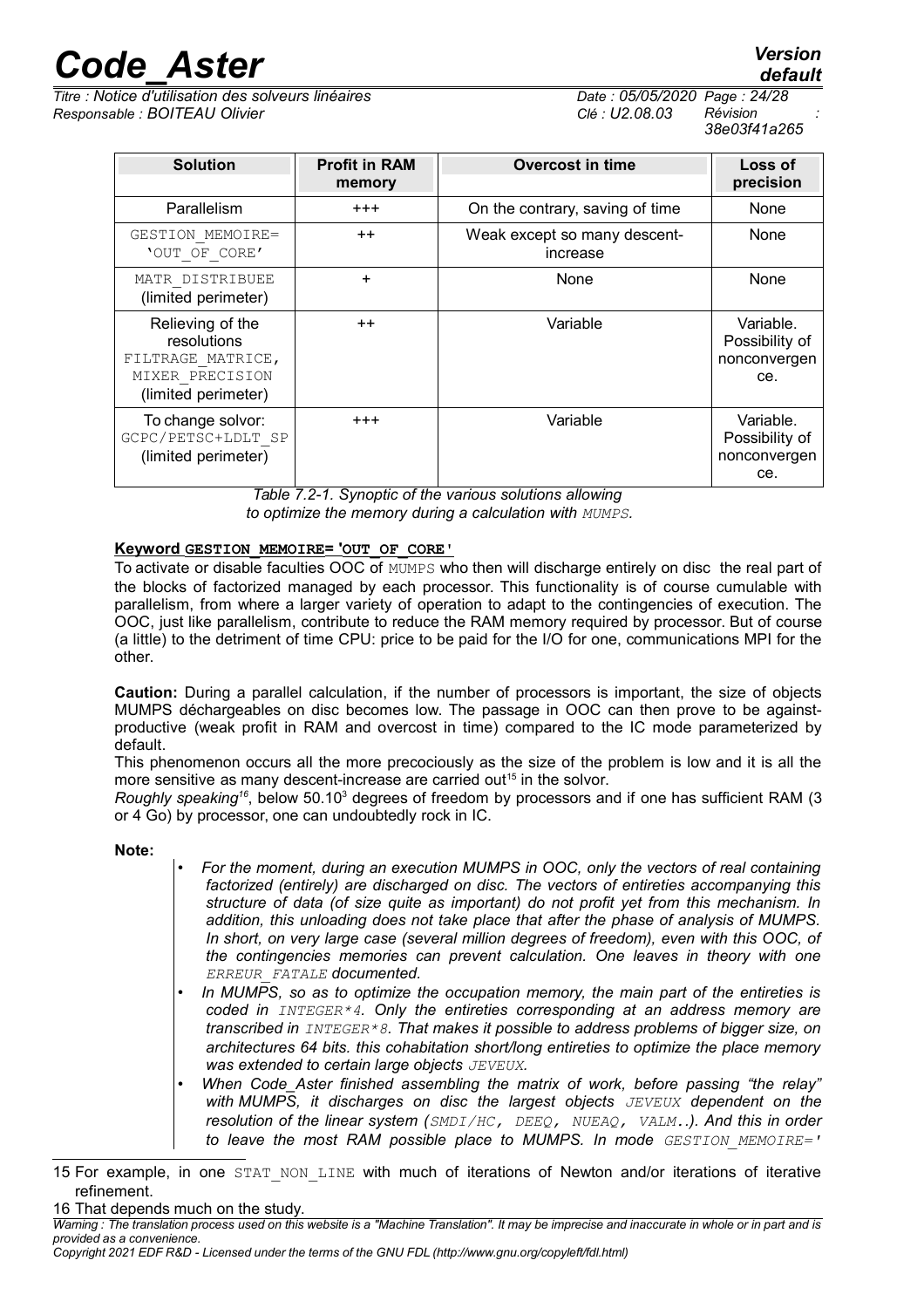*Titre : Notice d'utilisation des solveurs linéaires Date : 05/05/2020 Page : 25/28 Responsable : BOITEAU Olivier Clé : U2.08.03 Révision :*

*38e03f41a265*

*AUTO', if this place memory is not sufficient so that MUMPS functions in IC, one supplements this release partial of objects JEVEUX by a general release of all the releasable objects (i.e. nonopen in read/write). This operation can get much profits when one "trails" in memory much objects JEVEUX peripherals (projection of fields, transitory length…). On the other hand, this massive unloading can make waste time. In particular in parallel mode because of cloggings of the access coeurs/RAM.*

#### **Keyword MATR\_DISTRIBUEE**

**This parameter is usable in the operators MECA\_STATIQUE, STAT\_NON\_LINE, DYNA\_NON\_LINE, THER\_LINEAIRE and THER\_NON\_LINE with AFFE\_CHAR\_MECA or AFFE\_CHAR\_CINE. It active only in parallel is not distributed (AFFE\_MODELE/ DISTRIBUTION METHOD** equal other that **CENTRALIZE)**. This functionality is of course cumulable with GESTION\_MEMOIRE='OUT\_OF\_CORE', from where a larger variety of operation to adapt to the contingencies of execution.

In parallel mode, when the data are distributed JEVEUX upstream of MUMPS, one redécoupe not inevitably structures of data concerned. With the option MATR DISTRIBUEE=' NON', all the distributed objects are allocated and initialized with the same size (the same value as into sequential). On the other hand, each processor will modify only the parts of objects  $JEVEUX$  it has the load. This scenario is particularly adapted to the distributed parallel mode of MUMPS (by default mode) because this product gathers in-house these incomplete floods of data. Parallelism allows then, in addition to savings of time calculation, to reduce the place memory required by the resolution MUMPS but not that necessary to the construction of the problem in JEVEUX.

This is not awkward as long as RAM space for JEVEUX remain much lower than that necessary by MUMPS. Like JEVEUX store mainly the matrix and MUMPS, its factorized (generally of tens of larger time), the RAM bottleneck of calculation is theoretically on MUMPS. But as soon as one uses a few tens of processors in MPI and/or that the OOC is activated, as MUMPS distributes this factorized by processor and discharge these pieces on disc, the "ball returns in the camp of  $JEVEUX"$ .

From where the option MATR DISTRIBUEE who recuts the matrix, with just of the nonworthless terms for which the responsibility the processor has. Space JEVEUX required falls then with the number of processors and goes down below RAM necessary to MUMPS. The results of figure 7.2-1 illustrate this profit in parallel on two studies: a Pump LAUGH and the Epicure tank.



*Figure 7.2-1: Evolution of RAM consumption (in Go) according to the number of processors, Code\_Aster v11.0 (JEVEUX standard MATR\_DISTRIBUE=' NON' and distributed, resp. 'YES') and of MUMPS OOC. Calculations carried out on a Pump LAUGH (perf009) and on the tank of the study Epicure (perf011).*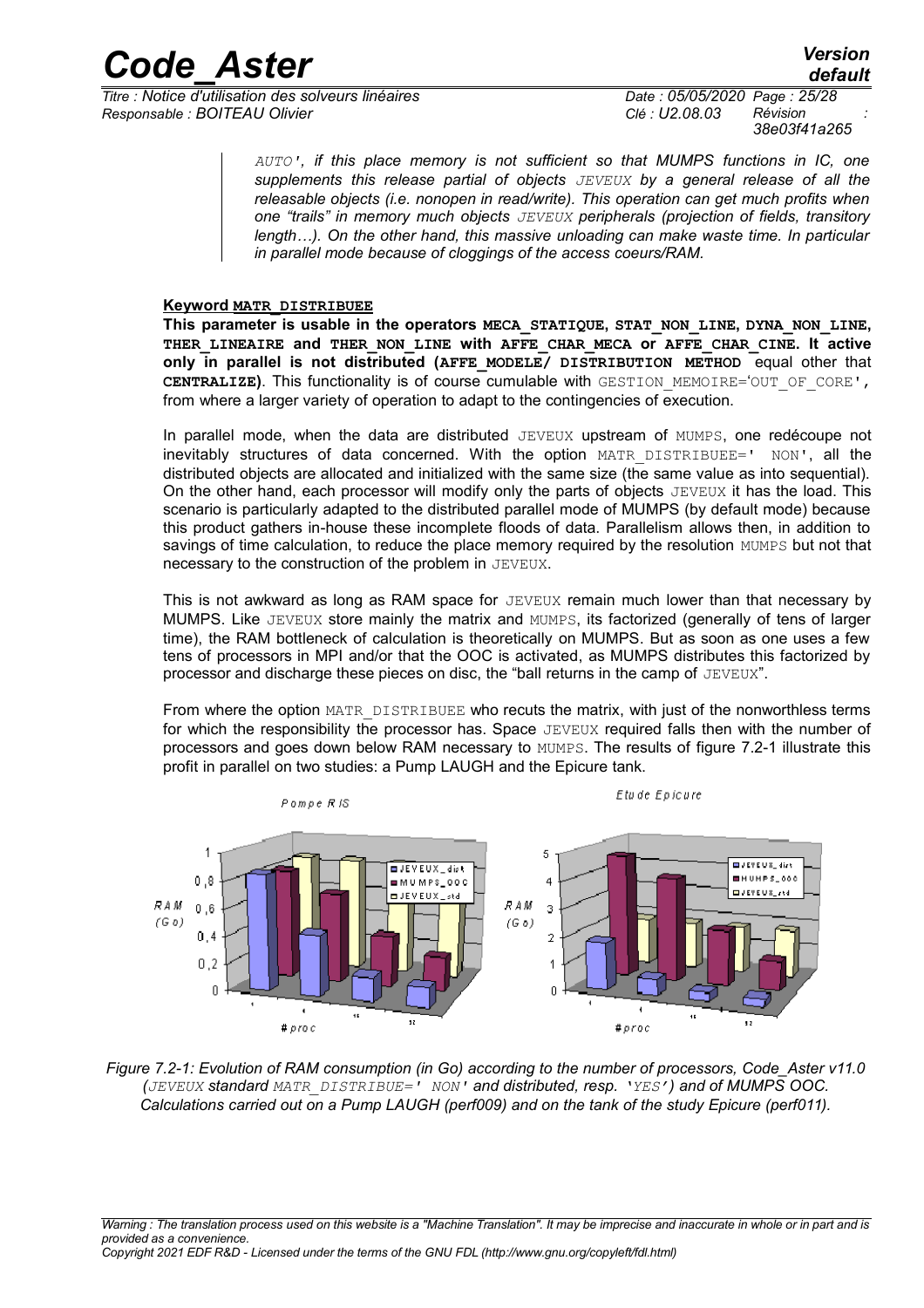*Titre : Notice d'utilisation des solveurs linéaires Date : 05/05/2020 Page : 26/28 Responsable : BOITEAU Olivier Clé : U2.08.03 Révision :*

*38e03f41a265*

*default*

**Note:**

- *One treats here data resulting from an elementary calculation (RESU\_ELEM and CHAM\_ELEM) or of a matric assembly (MATR\_ASSE). Assembled vectors (CHAM\_NO) are not distributed because the induced profits report would be weak and, in addition, as they intervene in the evaluation of many algorithmic criteria, that would imply too many additional communications.*
	- *In mode MATR\_DISTRIBUE, to make the joint the end enters of MATR\_ASSE room with the processor and MATR\_ASSE total (that one does not build), one adds a vector of indirection in the form of one NUME\_DDL room.*

### **7.2.7 Parameters to reduce time calculation** *via* **various techniques of acceleration/compression**

#### <span id="page-25-0"></span> **Keywords ACCELERATION andLOW\_RANK\_SEUIL**

**These two keywords activate and of techniques of acceleration/compression of MUMPS control** . Those can significantly reduce the computing time of large studies, and this, without restriction of the perimeter of use, and, with potentially little or not of impact on the precision, the robustness and the total behavior of simulation.

**They are generally interesting only on problems of big sizes (NR at least > 2.10 <sup>6</sup> ddls)** . **noted profits** on some CAS-tests of performance and studies Aster vary **20% to 80%** (examples of figures 7.2-2/7.2-3). They increase with the size of the problem, its massive character and they are complementary to those gotten by parallelism and the renumerotor.

One supplements here the description of these features of the document [U4.50.01].

When one chose an acceleration based on compressions 'low-rank' (values 'LR'and'LR+'keyword ACCELERATION), the rate should be defined of these last. This rate is indicated by the keyword LOW\_RANK\_SEUIL. It controls the criterion of truncation of the digital algorithm of compression<sup>[17](#page-25-1)</sup>. *Roughly speaking*, more this figure is large, for example 10<sup>-12</sup> or 10<sup>-9</sup>, more compression will be important and thus more the savings of time can be interesting.

However, if this value is too large (for example  $>10^{-9}$  ), the factorized matrix can be too approximated and the vector solution to prove thus too vague! In a nonlinear process it is not always so serious because the algorithm of including Newton can correct the shooting!

On the other hand, into linear or to deal with numerically difficult problems (incompressible finite elements, X-FEM…), it should then be made sure that the resolution included well the procedure of post-treatments corrective (cf iterative refinement, keyword POSTTRAITEMENTS ). In fact, in this case where when one seeks to establish a compromise between performance and precision, the value POSTTRAITEMENTS=' MINI' (+ RESI\_RELA<0) is often to privilege compared to the by default choice ( POSTTRAITEMENTS=' AUTO' + RESI\_RELA>0 ).

To be exhaustive, let us note that the actual value of this keyword can also be worthless, compression will be done then except for the precision machine, or to become negative, compression will use the relative threshold then

### ∥**K**∥×∣lr\_seuil∣

The first value makes it possible to profit from a little compression without any impact on the precision (for functional tests or expert testimonies).

*Warning : The translation process used on this website is a "Machine Translation". It may be imprecise and inaccurate in whole or in part and is provided as a convenience.*

*Copyright 2021 EDF R&D - Licensed under the terms of the GNU FDL (http://www.gnu.org/copyleft/fdl.html)*

<span id="page-25-1"></span><sup>17</sup> Alternative with truncation of a factorization QR: RRQR for 'Rank Revealing QR'.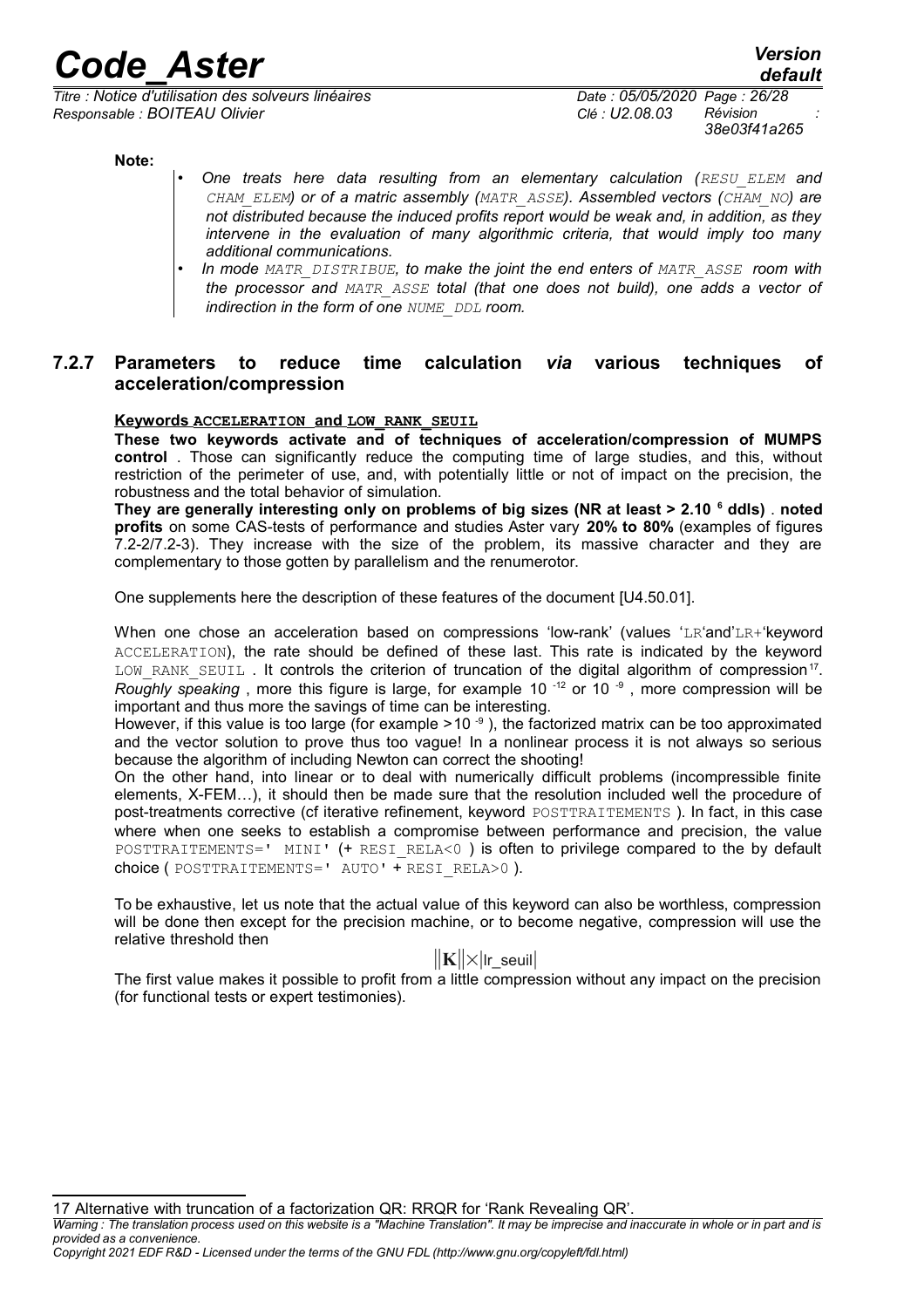*Code\_Aster Version Titre : Notice d'utilisation des solveurs linéaires Date : 05/05/2020 Page : 27/28*

*Responsable : BOITEAU Olivier Clé : U2.08.03 Révision : 38e03f41a265*

*default*



*Figure 7.2-2: Example of profits gotten by compressions low-rank on the case benchmark perf008d (parameters by default, management memory in OOC, N=2M, NNZ=80M, Facto\_METIS4=7495M, conditionnement=10<sup>7</sup> ). One traces, according to the number of activated processes MPI, the times elapsed spent by all the stage of resolution of system linear in Code\_Aster v13.1, his peak RAM report, as well as the factor of acceleration gotten by BLR.*

In short, the criterion of approximation of the algorithms of compression of MUMPS is fixed according to the following rule:

If LOW\_RANK\_SEUIL=0.D0:

truncation except for the precision machine.

If LOW\_RANK\_SEUIL>0.D0:

the truncation of the algorithms of compression uses directly  $1r$  seuil.

If LOW\_RANK\_SEUIL<0.D0:

the truncation of the algorithms of compression is based on the relative threshold pointed out above.



*Figure 7.2-3: Example of profits gotten by compressions low-rank on the case benchmark perf009d (parameters by default, management memory in OOC, N=5.4M, NNZ=209M, Facto\_METIS4=5247M, conditionnement=10<sup>8</sup> ). One traces, according to the number of activated processes MPI, the times elapsed spent by all the stage of resolution of system linear in Code\_Aster v13.1, his peak RAM report, as well as the factor of acceleration gotten by BLR.*

#### *Note:*

• *For the moment, the profits of compressions low-rank relate to only the second phase of calculation of MUMPS, that of digital factorization, which is often most expensive. These profits thus depend on the importance of this stage compared to the other stages of the linear solvor (construction on NUME\_DDL, analyzes and descent-increase). Let us recall that one can easily*